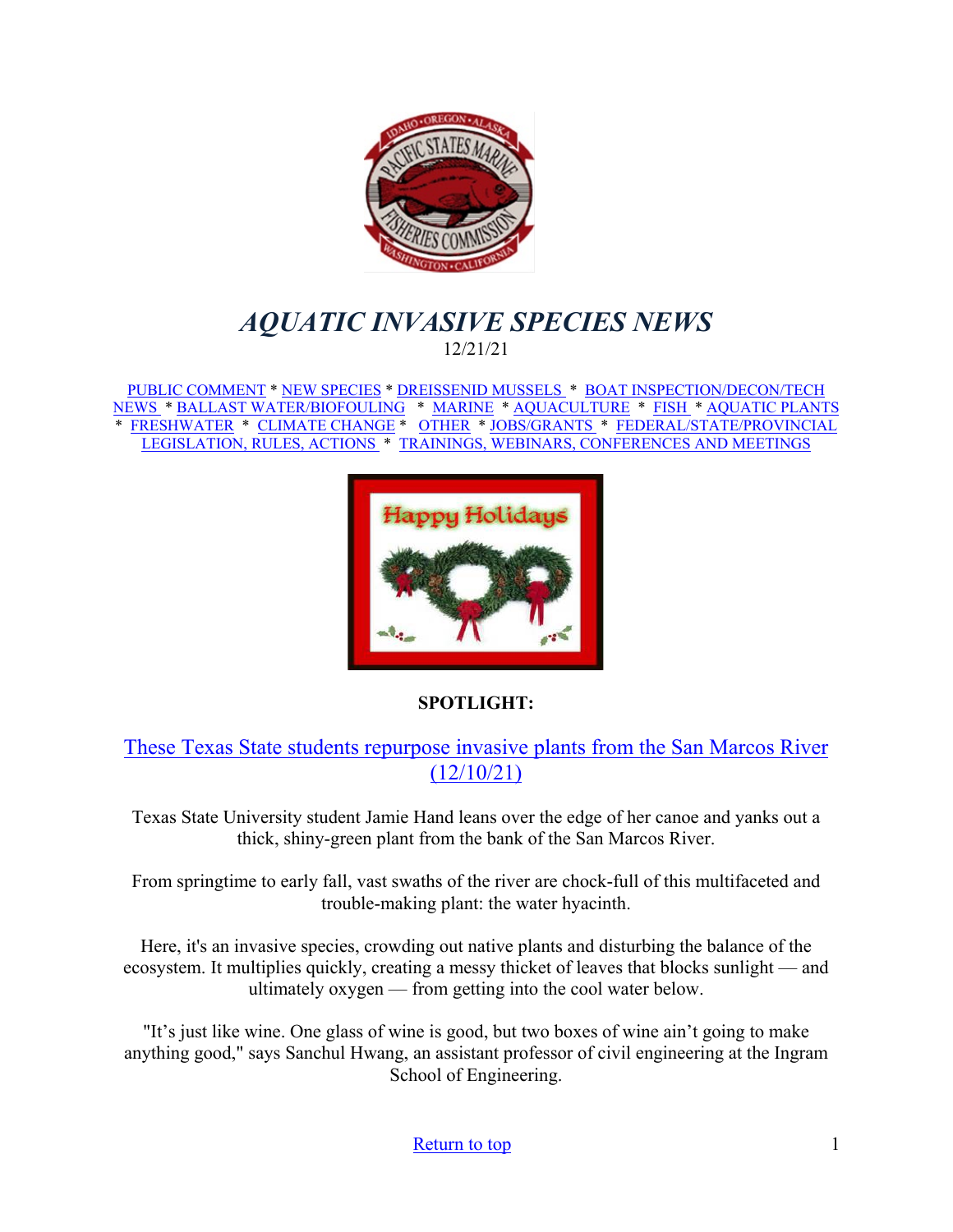In some places, the aquatic plant has a different reputation. When it's not busy overcrowding waterways, the plant can act as a natural water purifier, absorbing heavy metals and other pollutants through its roots. Some Asian countries are even cultivating it for this purpose, Hwang says.

"So that's the thing. Water hyacinth [are] actually good and beautiful," he says. "But when they grow a lot, that is [the] environmental disaster."

Hwang and his students have spent the last few months extracting and harvesting the water hyacinth as part of their work with HEDGE, a research team Hwang started that upcycles invasive species into sustainable and functional materials.

[\[Continue reading\]](https://www.keranews.org/texas-news/2021-12-10/these-texas-state-students-are-turning-invasive-plants-from-the-san-marcos-river-into-menstrual-pads)

# **PUBLIC COMMENT**

<span id="page-1-0"></span>[Request for Information on NOAA Actions To Advance the Goals and Recommendations in the](https://www.federalregister.gov/documents/2021/10/29/2021-23590/request-for-information-on-noaa-actions-to-advance-the-goals-and-recommendations-in-the-report-on)  [Report on Conserving and Restoring America The Beautiful, Including Conserving At Least 30](https://www.federalregister.gov/documents/2021/10/29/2021-23590/request-for-information-on-noaa-actions-to-advance-the-goals-and-recommendations-in-the-report-on)  [Percent of U.S. Lands and Waters By 2030](https://www.federalregister.gov/documents/2021/10/29/2021-23590/request-for-information-on-noaa-actions-to-advance-the-goals-and-recommendations-in-the-report-on)

On May 6, 2021, the U.S. Departments of the Interior, Agriculture, Commerce, and the White House Council on Environmental Quality released a preliminary report on Conserving and Restoring America the Beautiful (Report). The Report recommends a decade-long national initiative to advance locally led conservation and restoration in public, private, and tribal lands and waters toward addressing three threats: Disappearance of nature, climate change, and inequitable access to the outdoors. Guided by eight core principles and six focus areas for early action and progress in the Report, NOAA is seeking public input on how NOAA should, using its existing authorities and associated measures, conserve and restore America's ocean, coasts, and Great Lakes.

<span id="page-1-1"></span>**Interested persons are invited to submit comments on or before December 28, 2021.** 

# **NEW SPECIES SIGHTINGS**

**Want to get more new species alerts?** USGS NAS:<https://nas.er.usgs.gov/AlertSystem/default.aspx> IMAP INVASIVES: [https://www.imapinvasives.org](https://www.imapinvasives.org/)

## **DREISSENIDS**

## **OTHER AIS**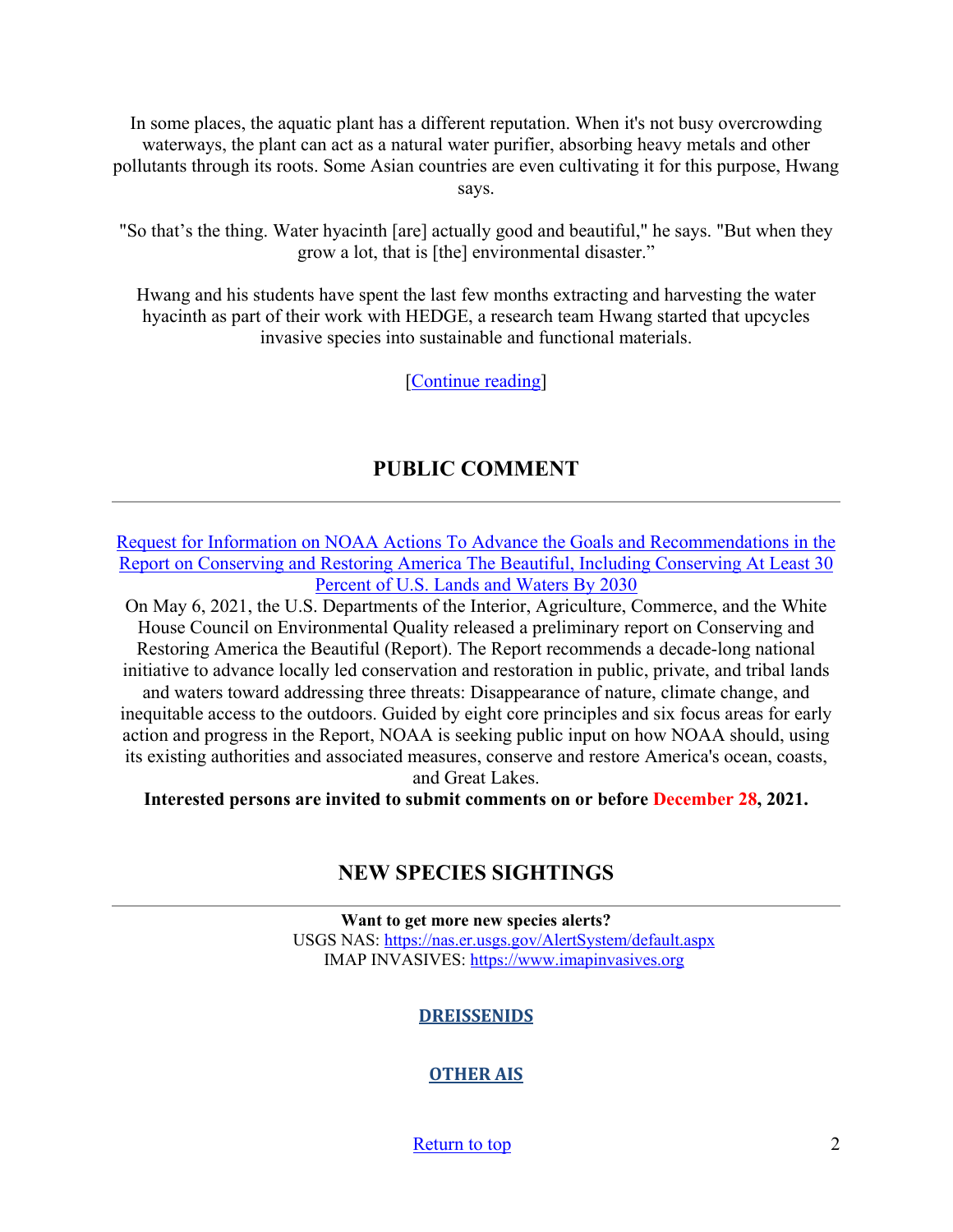[\[Michigan\] Dreaded didymo - or 'rock snot' - found in Upper Manistee River \(12/6/21\)](https://www.michigan.gov/dnr/0,4570,7-350-86469-573481--,00.html) The Michigan departments of Environment, Great Lakes, and Energy and Natural Resources confirmed a report of didymo, a nuisance freshwater alga, in a stretch of the Upper Manistee River in Kalkaska County. Also known as rock snot despite its coarse, woolly texture, didymo can grow into thick mats that cover the river bottom. [Related: [Editorial: Go overboard to](https://www.record-eagle.com/opinion/editorial-go-overboard-to-prevent-rock-snot-spread/article_dbd758de-5914-11ec-9a4f-af4a573f7080.html)  [prevent rock snot spread\]](https://www.record-eagle.com/opinion/editorial-go-overboard-to-prevent-rock-snot-spread/article_dbd758de-5914-11ec-9a4f-af4a573f7080.html)

# **WATCH LIST**

[Canada] DFO wants people to report sightings of European Green Crabs in the Salish Sea. Sightings can be reported to [AISPACIFIC@dfo-mpo.gc.ca](mailto:AISPACIFIC@dfo-mpo.gc.ca)

[Canada] What the shell is out there? Columbia Shuswap Invasive Species Society wants help [documenting what kinds of shells are out there.](https://www.castanet.net/news/Salmon-Arm/344047/Columbia-Shuswap-Invasive-Species-Society-wants-help-documenting-what-kinds-of-shells-are-out-there) 

# **DREISSENID MUSSELS**

<span id="page-2-0"></span>LISTEN: [New 'Out West' episode analyzes the emergency response to moss balls and the spread](https://westgov.org/news/article/listen-new-out-west-episode-analyzes-the-emergency-response-to-moss-balls-and-the-spread-of-invasive-zebra-mussels-in-the-west?utm_medium=email&utm_source=govdelivery)  [of invasive zebra mussels in the West](https://westgov.org/news/article/listen-new-out-west-episode-analyzes-the-emergency-response-to-moss-balls-and-the-spread-of-invasive-zebra-mussels-in-the-west?utm_medium=email&utm_source=govdelivery) The new episode of WGA's Out West podcast, Moss Balls and Emergency Invasive Species Responses, explores the collaborative efforts of western states and the U.S. Fish and Wildlife Service to address the recent discovery that Marimo moss balls, which are often used in aquariums and sold in pets stores nationwide, harbored invasive zebra mussels. Listen in as WGA policy advisor Laura Cutlip speaks with Brian Nesvik, the Director of Wyoming Game and Fish, Joshua Leonard, the Statewide Aquatic Invasive Species Coordinator for Wyoming Game and Fish, Justin Bush, the Executive Coordinator of the Washington Invasive Species Council, and Eric Anderson, the Captain of the Washington State Department of Fish and Wildlife, about the strategies they developed to meet this surprising threat and the importance of effective state-federal partnerships in the rapid response to invasive species management.

# **BOAT INSPECTION/DECON/TECH NEWS**

<span id="page-2-1"></span>[Canadian Science Advisory Secretariat National Capital Region Science Advisory Report:](https://www.dfo-mpo.gc.ca/csas-sccs/Publications/SAR-AS/2021/2021_043-eng.pdf?utm_medium=email&utm_source=govdelivery)  Science Advice On "Clean, Drain, Dry And Decontaminate" Treatments And Protocols To [Prevent The Introduction And Spread Of Aquatic Invasive Species](https://www.dfo-mpo.gc.ca/csas-sccs/Publications/SAR-AS/2021/2021_043-eng.pdf?utm_medium=email&utm_source=govdelivery)

[Okanagan water briefs: B.C. invasive mussel protection efforts find traction \(12/4/21\)](https://www.summerlandreview.com/news/okanagan-water-briefs-b-c-invasive-mussel-protection-efforts-find-traction/) The public awareness messaging about defending against aquatic invasive mussel species entering B.C. lakes is making headway, says a ministry of environment official. Dave Webster, in charge of the mussel defence program for the B.C. Conservation Officer Service, says safety compliance appears to be increasing as public awareness continues to grow.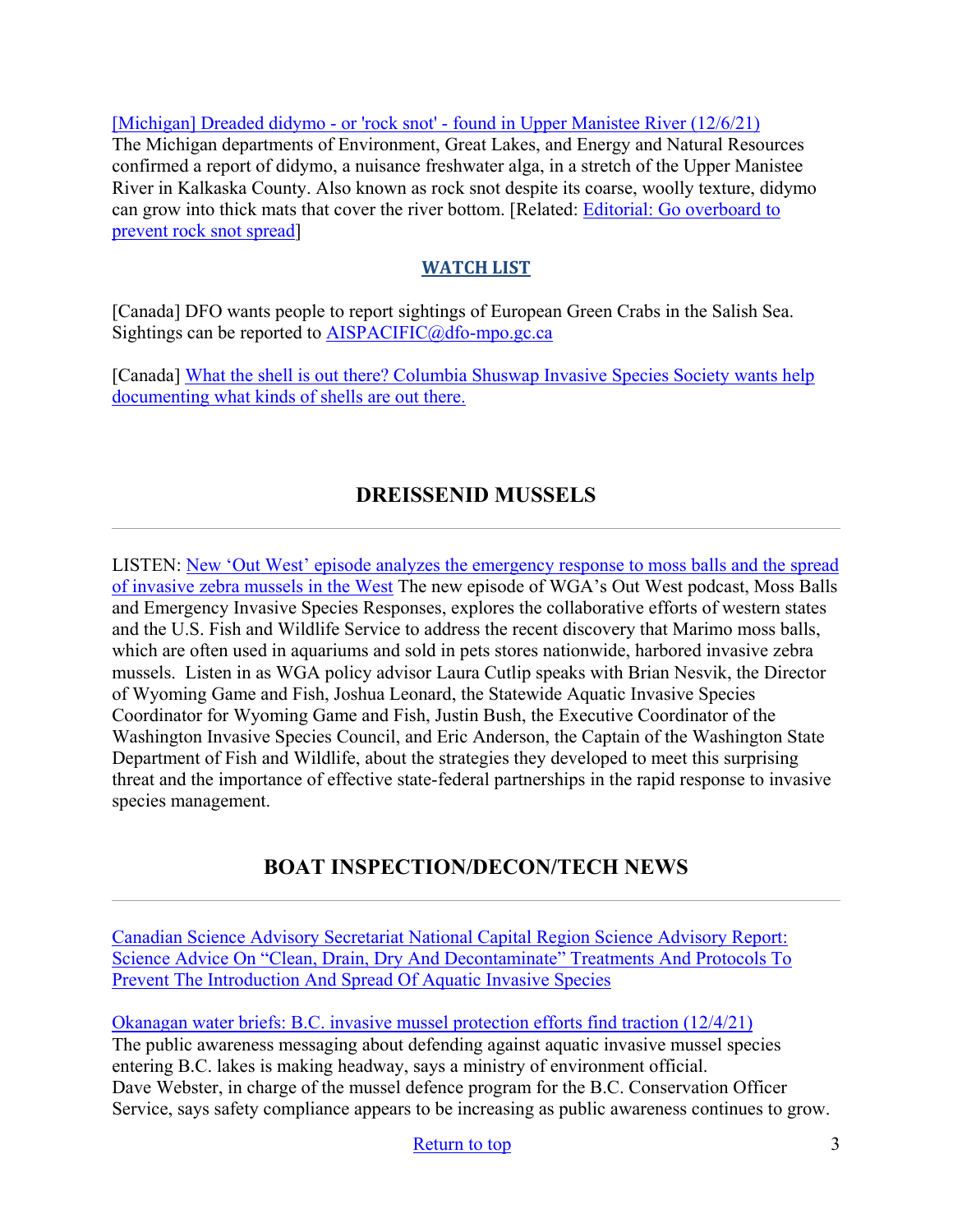# **BALLAST WATER/BIOFOULING**

### <span id="page-3-0"></span>[Marine Safety Center issues Ballast Water Management System Type Approval Certificate to](https://mariners.coastguard.blog/2021/12/16/marine-safety-center-issues-ballast-water-management-system-type-approval-certificate-to-rwo-gmbh/?utm_source=feedburner&utm_medium=email)  [RWO GmbH \(12/16/21\)](https://mariners.coastguard.blog/2021/12/16/marine-safety-center-issues-ballast-water-management-system-type-approval-certificate-to-rwo-gmbh/?utm_source=feedburner&utm_medium=email)

The Coast Guard Marine Safety Center issued the 46th U.S. Coast Guard Ballast Water Management System Type Approval Certificate to RWO GmbH after a detailed review of the manufacturer's type approval application determined the system met the requirements of 46 CFR 162.060. The treatment principle of the CleanBallast-Ocean Barrier System (CB-OBS) BWMS consists of filtration and electrochemical disinfection during ballasting and neutralization of residual active substances during deballasting. This approval covers 7 models with maximum treatment rated capacities between 500 m3/h and 3,000 m3/h.

## [Optimarin sees 'commercial rationale' to bring forward BWT retrofits \(12/14/21\)](https://www.hellenicshippingnews.com/optimarin-sees-commercial-rationale-to-bring-forward-bwt-retrofits/)

Many shipowners are making hay while the sun shines as high charter rates in some market segments have fuelled revenue – but they could reap trouble by delaying yard stays for ballast water treatment (BWT) system retrofits as the clock ticks on installation time, according to leading supplier Optimarin.

# **MARINE**

<span id="page-3-1"></span>[Scientists see positive results from European green crab trapping in Drayton Harbor \(12/8/21\)](https://www.thenorthernlight.com/stories/scientists-see-positive-results-from-european-green-crab-trapping-in-drayton-harbor,18525) Scientists are hailing this year a success for European green crab removal in Drayton Harbor, but say they need to keep up the work to manage the invasive species' numbers... This year, scientists added a trapping site at the mouth of Dakota Creek after catching an inordinate number of crabs there near the end of 2020. The scientists caught 43 crabs there this year, the most of any other trapping site, said Allie Simpson, ecosystem project coordinator at Northwest Straits Commission. The other traps monitored daily were at the old Cherry Street pier, where 21 crabs were found, and the mouth of California Creek, where five were found, she said.

# **AQUACULTURE**

<span id="page-3-2"></span>[Ottawa to phase out fish farms in B.C.'s Discovery Islands by July 2022 \(12/17/21\)](https://vancouversun.com/news/local-news/ottawa-to-phase-out-fish-farms-in-b-c-s-discovery-islands-by-july-2022) 19 fish farms are being issued licences that expire in 2022 and the federal fisheries minister says they won't be renewed.

[Study finds aquaculture production vulnerable to climate change \(12/16/21\)](https://www.seafoodsource.com/news/aquaculture/study-finds-aquaculture-production-vulnerable-to-climate-change)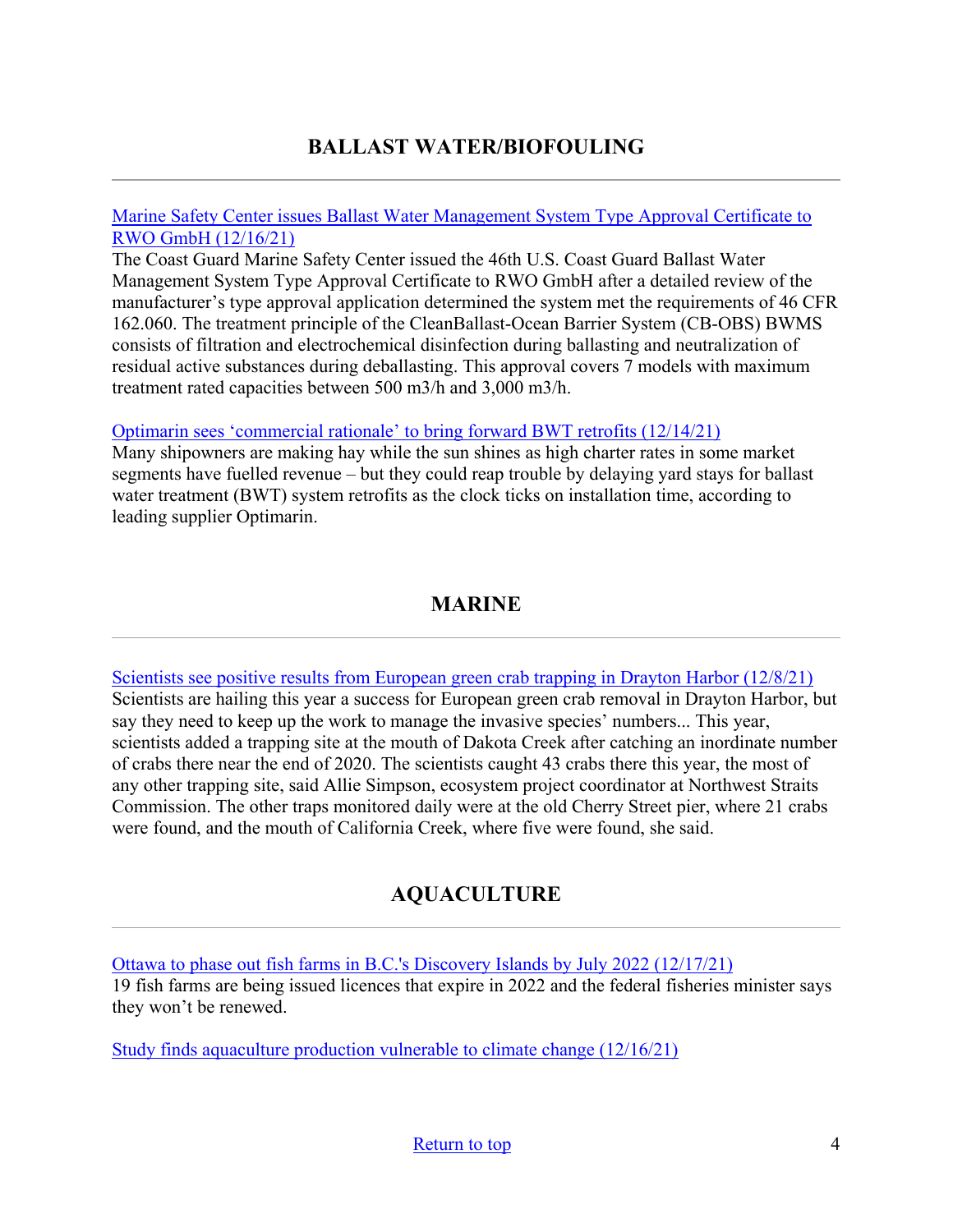Unchecked global warming could reduce global aquaculture production by as much as 16 percent by 2090, a ne[w study](https://onlinelibrary.wiley.com/doi/abs/10.1111/gcb.15991?utm_source=pique%20newsmagazine&utm_campaign=pique%20newsmagazine%3A%20outbound&utm_medium=referral) from the University of British Columbia Institute for the Oceans and Fisheries shows.

# [Cooke Aquaculture gets improved sustainability rating, but groups dispute findings \(12/11/21\)](https://www.cbc.ca/news/canada/nova-scotia/cooke-aquaculture-gets-improved-sustainability-rating-1.6282059)

Cooke Aquaculture salmon farms in Nova Scotia received an upgraded sustainability rating in an international assessment, but three environmental groups are wary of the findings. California-based Seafood Watch said it's recognizing reduced use of pesticides, low levels of sea lice and few escapes in Nova Scotia over the past five years, especially when compared to other provinces. The assessment was part of a Seafood Watch report released this week evaluating salmon farming production areas around the world.

# [A Second Court Rejects Cooke Aquaculture's Challenge Over Termination Of Port Angeles Net](https://sanjuanislander.com/news-articles/government-news/state/33699/a-second-court-rejects-cooke-aquaculture-s-challenge-over-termination-of-port-angeles-net-pen-lease)  [Pen Lease \(12/8/21\)](https://sanjuanislander.com/news-articles/government-news/state/33699/a-second-court-rejects-cooke-aquaculture-s-challenge-over-termination-of-port-angeles-net-pen-lease)

In another legal defeat for Cooke Aquaculture, a second Washington state court has rejected efforts by the seafood giant to sue Washington state over the termination of the company's lease for their Port Angeles net pen operation. On Tuesday, the Court of Appeals issued an opinion affirming a lower court ruling upholding the Department of Natural Resources' (DNR) decision to terminate the lease.

# [Can algal engineering help to tackle sea lice? \(12/7/21\)](https://thefishsite.com/articles/can-algal-engineering-help-to-tackle-sea-lice)

A Scottish startup has received £125,000 from the Seafood Innovation Fund (SIF) to explore the benefits of using natural kelp structures as hides for cleaner fish on salmon farms… A previous feasibility study with Scottish Sea Farms, combined with international research, showed that the introduction of natural kelp on salmon farms can have medicinal properties and a calming effect on cleaner fish, boosting their ability to eat sea lice off the salmon.

## [Kelp farming could become an aquaculture mainstay for Alaska \(12/6/21\)](https://thefishsite.com/articles/kelp-farming-could-become-an-aquaculture-mainstay-for-alaska)

"The knowledge of working in the ocean is already there, so it's a matter of transferring the skills to seaweed farming," said Schery Umanzor, a Juneau-based assistant professor at the University of Alaska Fairbanks College of Fisheries and Ocean Sciences. Because some kelp species grow mostly during the winter months, Alaska's coastal residents have started to supplement their income by farming them. The markets for seaweeds such as kelp are still developing, but sales of this fast-growing renewable resource have burgeoned.

## [Major land-based aquaculture projects near beginning of construction in Maine \(12/3/21\)](https://www.seafoodsource.com/news/aquaculture/major-land-based-aquaculture-projects-near-beginning-of-construction-in-maine)

Fredrikstad, Norway-based Nordic Aquafarms won a key legal victory in November 2021 and, in August 2021, it obtained the last permit it needed to begin construction on its land-based salmon farm in Belfast, Maine, U.S.A., where it hopes to grow up to 33,000 metric tons (MT) of salmon annually.

## [Fish farm firm Cermaq Canada fined \\$500,000 for B.C. diesel spill \(12/3/21\)](https://www.cbc.ca/news/canada/british-columbia/fish-farm-firm-cermaq-canada-fined-500-000-for-b-c-diesel-spill-1.6271706)

A fish farming company has been fined \$500,000 for a spill that sent more than 500 litres of diesel pouring into the waters near Campbell River, B.C. A provincial court judge handed down the sentence to Cermaq Canada on Tuesday, following the company's guilty plea to a charge under the Fisheries Act of unlawfully depositing a deleterious substance into Raleigh Passage.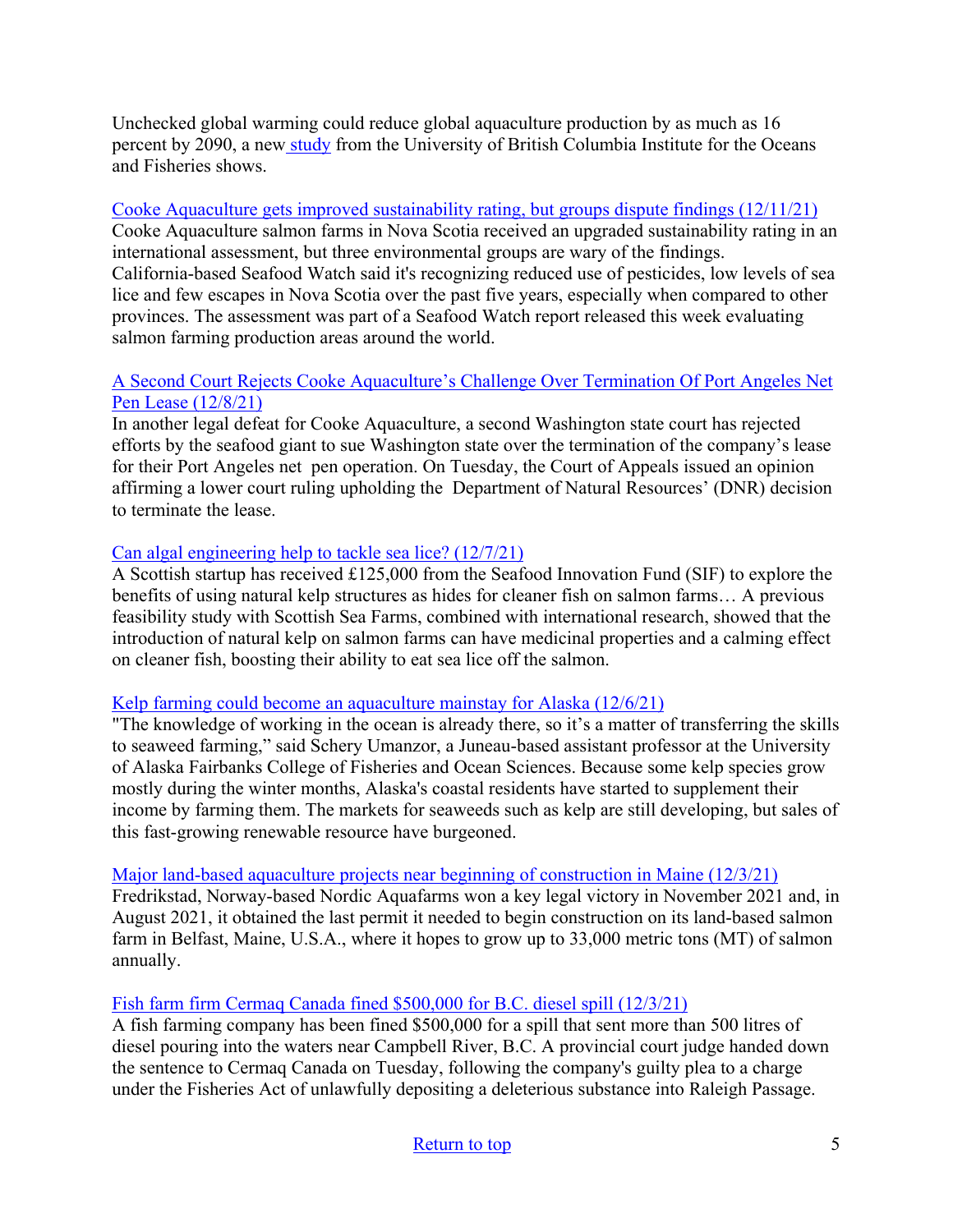# [Anti-salmon farm activists trample on First Nations' rights \(12/1/21\)](https://seawestnews.com/anti-salmon-farm-activists-trample-on-first-nations-rights/)

Anti-aquaculture activists in British Columbia are calling on the federal and provincial governments to ignore the indigenous rights of First Nations who want new and continued salmon farming operations in their traditional territories. Some 20 BC First Nations have partnership agreements for farming salmon in their territories resulting in 80% of all salmon farmed in BC falling under a beneficial partnership with a First Nation. But the activists want these agreements torn up and all pending and future salmon farm tenure applications, made in tandem with the BC First Nations, ignored.

# **FISH**

### <span id="page-5-0"></span>[Robotic fish scares invasive species so badly that it cannot breed \(12/16/21\)](https://www.newscientist.com/article/2301562-robotic-fish-scares-invasive-species-so-badly-that-it-cannot-breed/#ixzz7FdIrOGpG)

… The researchers say that after these robot attacks, the eastern mosquitofish exhibited weight loss, changes in body shape and a reduction in fertility, which they believe would lead to reduced numbers. Male fish began to develop thinner and more streamlined bodies with stronger tail muscles to escape predators, while females produced lighter eggs. These effects lasted several weeks even without subsequent attacks...

### [Shockingly Large Goldfish Pulled From Lake Ontario \(12/7/21\)](https://www.fieldandstream.com/fishing/arge-goldfish-removed-lake-ontario/)

Canadian wildlife officials reported a haul of absolutely massive goldfish last week from Hamilton Harbour, a bay on the western tip of Lake Ontario. The jumbo-sized catches came as part of a research project that uses acoustic transmitter tags to track the movements of goldfish, which are a relative of the common carp. Water managers hope the research project will provide them with information that could help them control the remarkably invasive species.

### [Fish 'fences' could slow Asian Carp invasion \(12/17/21\)](https://www.kentuckytoday.com/news/fish-fences-could-slow-asian-carp-invasion/article_600c3a7a-5faa-11ec-ba38-97bfcdc93661.html?utm_medium=email&utm_source=govdelivery)

The Tennessee Valley Authority is joining in the battle to halt the invasion of Asian Carp into Kentucky waters, as they issued a report on Friday recommending barriers be installed at seven locks and dams along the Tennessee River.

### [The shad hoard: Is the proliferation of a nonnative fish in the Columbia River harming native](https://www.spokesman.com/stories/2021/dec/16/the-shad-hoard-is-the-proliferation-of-a-nonnative/)  [salmon? \(12/16/21\)](https://www.spokesman.com/stories/2021/dec/16/the-shad-hoard-is-the-proliferation-of-a-nonnative/)

On any given day at Bonneville Dam on the Columbia River, the most common fish fighting its way up the dam's fish ladders is a silvery member of the herring family . In fact, during some years nonnative shad, which were first introduced to the West Coast in the 1880s, make up more than 90% of recorded upstream migrants, according to an Independent Scientific Advisory Board [report to the Northwest Power and Conservation Council published in November.](https://www.nwcouncil.org/news/will-shad-become-northwest-s-premier-fish)

# **AQUATIC PLANTS**

<span id="page-5-1"></span>[UWO ecologist studying invasive 'rock snot' algae near Lake Superior shore \(12/2/21\)](https://uwosh.edu/today/101342/uwo-ecologist-studying-invasive-rock-snot-algae-near-lake-superior-shore/)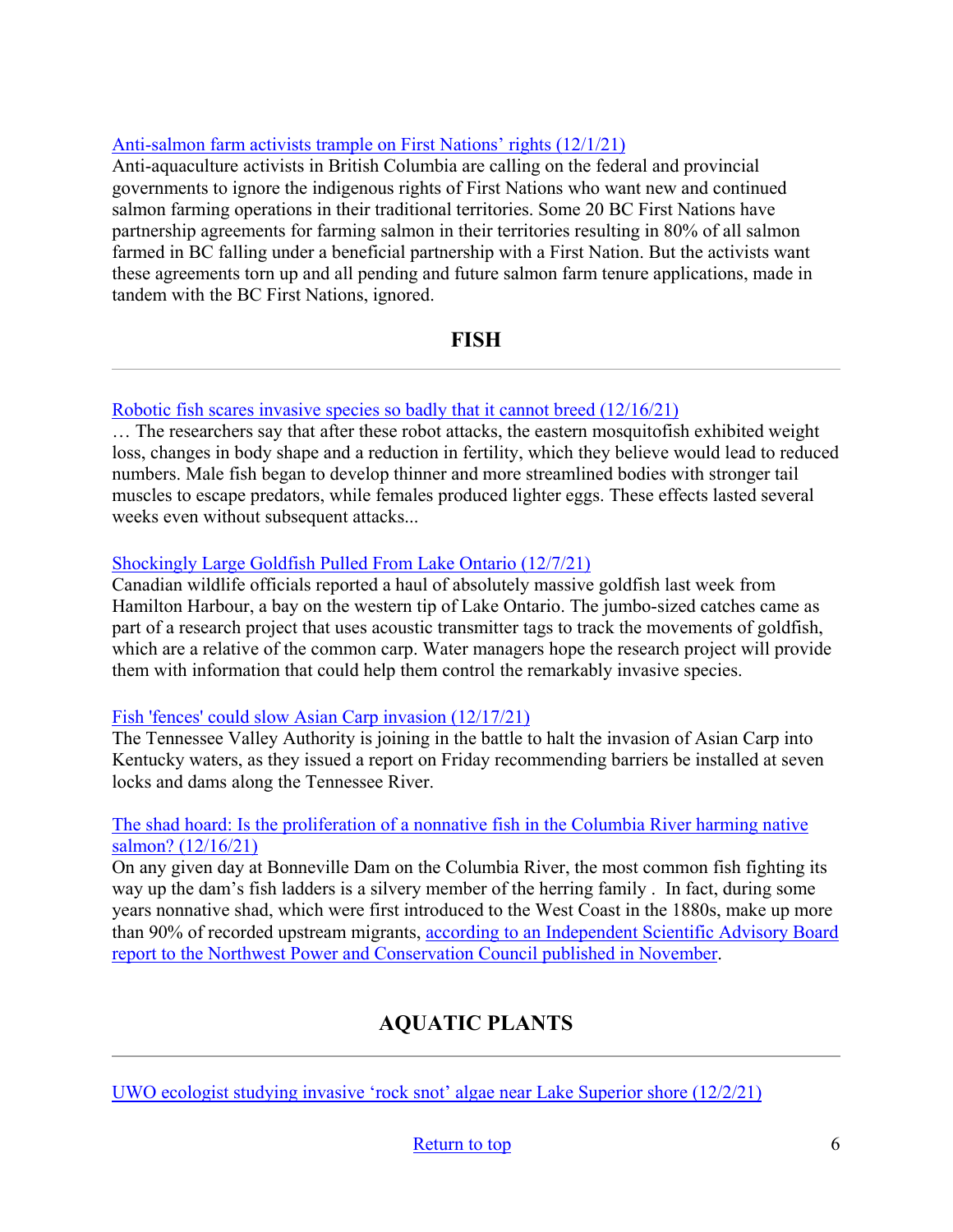A biology professor at the University of Wisconsin Oshkosh is part of a team of researchers studying the aquatic phenomenon sometimes referred to as "rock snot."

Robert Pillsbury, an aquatic ecologist, has spent several years monitoring algae in and around Minnesota's north shore of Lake Superior. More specifically, he's been keeping an eye on an invasive type of algae called *Didymosphenia geminate*. Also known as Didymo or rock snot, *Didymosphenia geminate* has been labeled a "well-behaved" alga in Lake Superior for decades, but in 2018 the Minnesota Department of Natural Resources found it for the first time in a north shore stream in Lutsen, Minnesota.

# **FRESHWATER**

<span id="page-6-0"></span>[Invasive crabs in Connecticut damaging property, native species \(12/19/21\)](https://www.courant.com/news/connecticut/hc-news-ct-invasive-crabs-20211220-gxysux3berbohblxzufgwnkaxy-story.html)

The state of Connecticut is sounding an alarm about invasive crabs that have the potential to ravage native habitat. An Asian delicacy that can fetch up to \$50 each in the U.S., the omnivorous and aggressive mitten crab can wreak havoc on trout and other native fish that the state is striving to restore, the Department of Energy and Environmental Protection warned. So far, evidence shows the crabs likely are not numerous in Connecticut. David Molnar, a marine fisheries biologist with DEEP, said 31 have been captured in an area stretching from the Mianus River in Greenwich to New Haven, but most have been caught at the mouth of the Housatonic River. When abundant, as they are in areas of Europe, the crabs undermine dykes and riverbanks with their burrows, ravage native fish eggs, clog pumps and intake pipes, damage fishing equipment and out-compete native species for food and habitat.

Barely related mitten crab humor: [Family finds unusual use for a mitten crab](https://radiichina.com/crab-rescues-t-shirt-in-mission-impossible-inspired-stunt/) 

[\\$14.7 million in funding announced to fight invasive species in Alberta mountain parks \(12/4/21\)](https://www.cbc.ca/news/canada/calgary/alberta-national-parks-invasive-species-guilbeault-1.6273831) Steven Guilbeault, federal minister of environment and climate change, announced \$14.7 million in funding to fight invasive aquatic species in Alberta and B.C.'s national parks Saturday. The money will be spent over five years on conservation projects in Banff, Jasper, Kootenay, Waterton Lakes and Yoho national parks.

<span id="page-6-1"></span>"Aquatic invasive species are a very concerning issue, certainly here in the region as they are in many parts of Canada," said Guilbeault during a visit to Cascade Ponds in Banff National Park. "This money will help increase surveillance and monitoring and try to ensure that we limit, if not stop entirely, the spread of these invasive species."

# **CLIMATE CHANGE**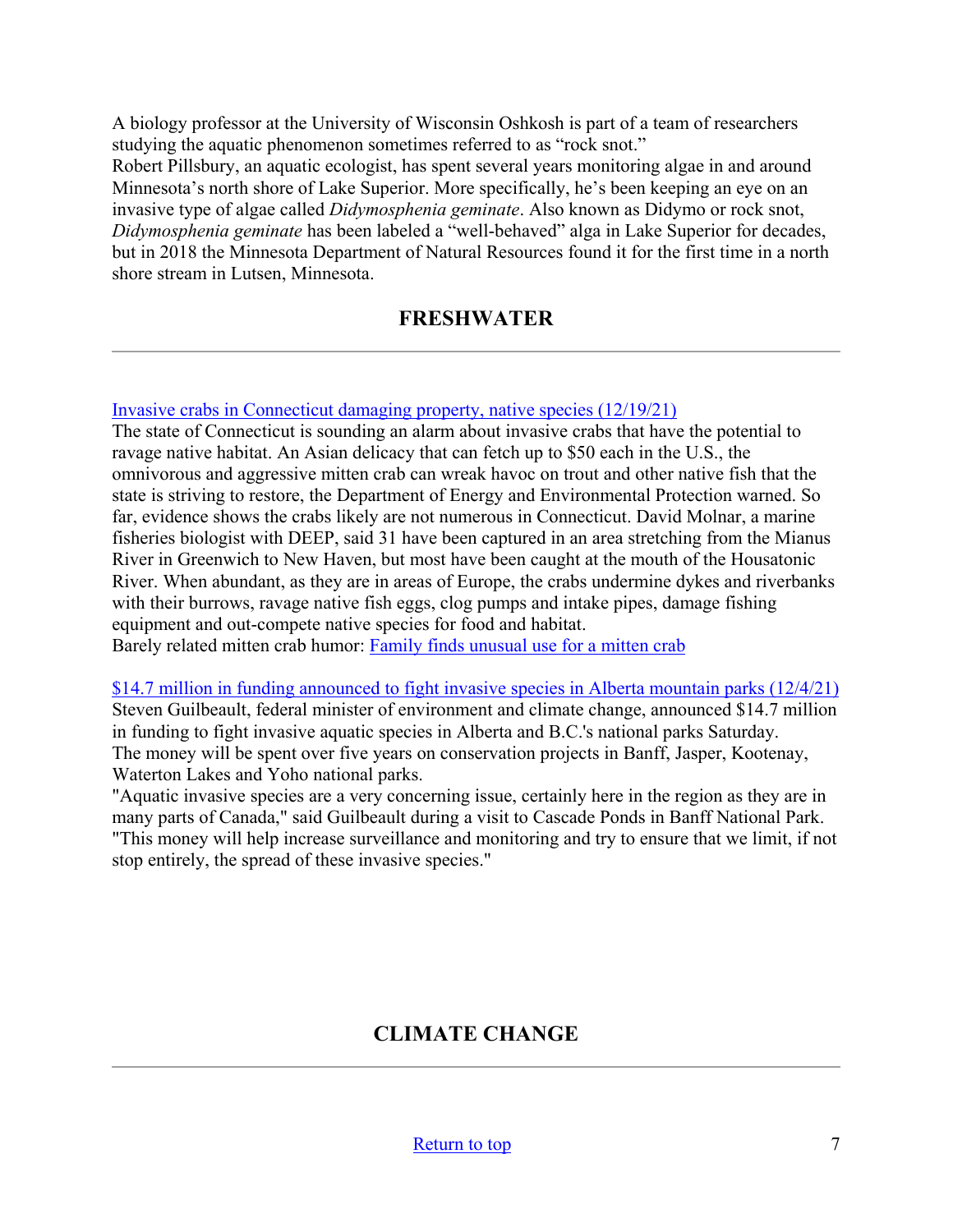# [\[Listen\] Climate change is forcing species from their habitats. Does that make them invasive?](https://www.npr.org/2021/12/19/1065626374/climate-change-is-forcing-species-from-their-habitats-does-that-make-them-invasi)  [\(12/19/21\)](https://www.npr.org/2021/12/19/1065626374/climate-change-is-forcing-species-from-their-habitats-does-that-make-them-invasi)

## [Unprecedented die-offs, melting ice: Climate change is wreaking havoc in the Arctic and beyond](https://www.latimes.com/environment/story/2021-12-17/north-pacific-arctic-ecosystem-collapse-climate-change)  [\(12/17/21\)](https://www.latimes.com/environment/story/2021-12-17/north-pacific-arctic-ecosystem-collapse-climate-change)

KODIAK ISLAND, Alaska — Forces profound and alarming are reshaping the upper reaches of the North Pacific and Arctic oceans, breaking the food chain that supports billions of creatures and one of the world's most important fisheries.

# [Will Shad Become the Northwest's Premier Fish? \(11/28/21\)](https://www.nwcouncil.org/news/will-shad-become-northwest-s-premier-fish)

A warming climate favors the non-native species in the Columbia River system Could American shad, a large member of the herring family, worsen the decline of salmon and eventually displace salmon as the region's iconic fish? That's the startling possibility posed in a [recent report](https://www.nwcouncil.org/reports/american-shad-columbia-river-past-present-future) from the Council's independent scientists presented at the Council's November meeting.

## [Retreating glaciers could create new salmon habitat, B.C. study shows \(12/7/21\)](https://www.cbc.ca/news/canada/british-columbia/glaciers-salmon-habitat-1.6276784)

The retreat of glaciers in the Pacific mountains of British Columbia and Alaska could produce thousands of kilometres of potential new salmon habitat, a study led by researchers at Simon Fraser University shows.

[The study,](https://www.nature.com/articles/s41467-021-26897-2) published Tuesday in Nature Communications, projects that more than 6,000 kilometres of new streams could be accessible to salmon by 2100, and just under one-third of that could be suitable for spawning.

## Beetles have more sex when it's hot — and it's killing pine trees in California, study finds  $(12/2/21)$

… The deadly domino effect led to a nearly 30% increase in pine tree death during the state's five-year drought, thanks to the high temperatures that sped the beetles' life cycle by about a half generation, according to a [study](https://onlinelibrary.wiley.com/doi/abs/10.1111/gcb.15927) published Oct. 28 in the journal Global Change Biology involving several research institutions in North Carolina, California, New Mexico, Utah and elsewhere.

# **OTHER**

<span id="page-7-0"></span>[Pacific Islands Marine Bioinvasions Alert Network \(PacMAN\) Project Officially Launches](https://pacman.obis.org/) The Pacific Islands Marine Bioinvasions Alert Network (PacMAN) Project, which aims to monitor and identify marine biological invasive alien species, was officially inaugurated on November 24 in collaboration with the Institute of Applied Sciences at The University of the South Pacific (USP-IAS).

USP-IAS Acting Director, Dr Isoa Korovulavula stated it was a significant occasion as they moved collaboratively to a new "frontier" of protecting the local marine environment from invasive species. "The PacMAN Project is expected to boost local capability for early identification and warning of maritime invasive alien species. We are using revolutionary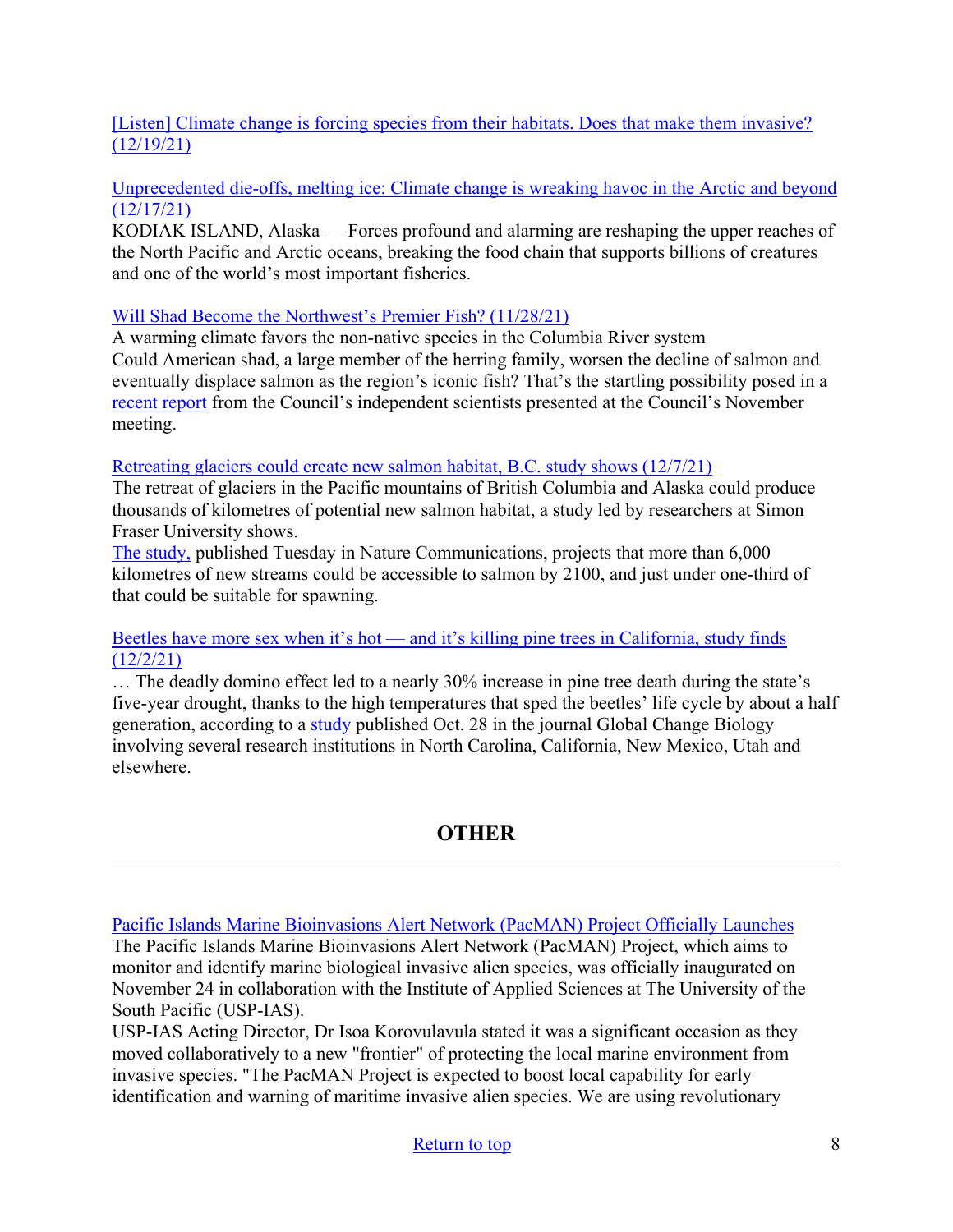technology, such as DNA metabarcoding, to identify and deal with marine invasive alien species in our local marine environment," he explained.

### [Highly invasive bird spotted on Maui \(12/9/21\)](https://www.mauinews.com/news/local-news/2021/12/highly-invasive-bird-spotted-on-maui/)

Public's help sought in stopping red-vented bulbuls from spreading across island

### [\[Canada\] Wild Pigs on the Prairies: Researchers Document Exponential Increase \(12/8/21\)](https://www.drovers.com/news/industry/wild-pigs-prairies-researchers-document-exponential-increase)

"What we have seen on the Prairies in the last 10 years is this absolutely exponential increase in the number of wild pigs," said Brook, who joined the University of Saskatchewan (USask) in 2010, and is one of the few researchers in the country actively tracking the unchecked growth of this destructive and elusive invasive species. "Let's be clear, wild pigs on the Canadian Prairies are expanding completely out of control, and you can quote me on that."

## [Tourists are bringing invasive species to the world's largest remaining wilderness \(12/11/21\)](https://thehill.com/changing-america/sustainability/environment/584688-tourists-are-bringing-invasive-species-to-the)

With the closest continent more than 700 miles away, it's easy to think of Antarctica as an isolated, virtually untouched region. But it's busier than most would imagine, and increased visitation there is also bringing new species, threatening the native ecosystem. The southernmost continent on the globe, Antarctica is a frozen landmass encircled by the strongest ocean current on the planet. It's virtually uninhabited, save for a few unique lifeforms that have evolved to cope with its harsh climate. But global warming is changing that climate rapidly.

### [Taiwan is racing to contain a cane toad invasion \(12/6/21\)](https://www.washingtonpost.com/world/2021/12/06/cane-toad-taiwan-australia-invasive/)

The infamous cane toad — feared for its toxicity and rapid proliferation — is rattling Taiwanese environmentalists and officials rushing to contain a sudden surge of the invasive amphibian. The rotund toads are indigenous to South and Central America. But they've become a scourge of countries including Australia and the Philippines, as well as U.S. states such as Florida and Hawaii, where for decades they have encroached on local ecosystems.

### [Invasive grasses are taking over the American West's sea of sagebrush \(12/6/21\)](https://www.sciencenews.org/article/invasive-grasses-spread-wildfire-plants)

Unfortunately for those animals and the crowded-out native plants, cheatgrass and several other invasive annual grasses now dominate one-fifth of the Great Basin, a wide swath of land that includes portions of Oregon, Nevada, Idaho, Utah and California. In 2020, these invasive grasses covered more than 77,000 square kilometers of Great Basin ecosystems, including higher elevation habitats that are now accessible to nonnative plants due to climate change, researchers report November 17 in Diversity and Distributions.

# **OUTREACH AND EDUCATION**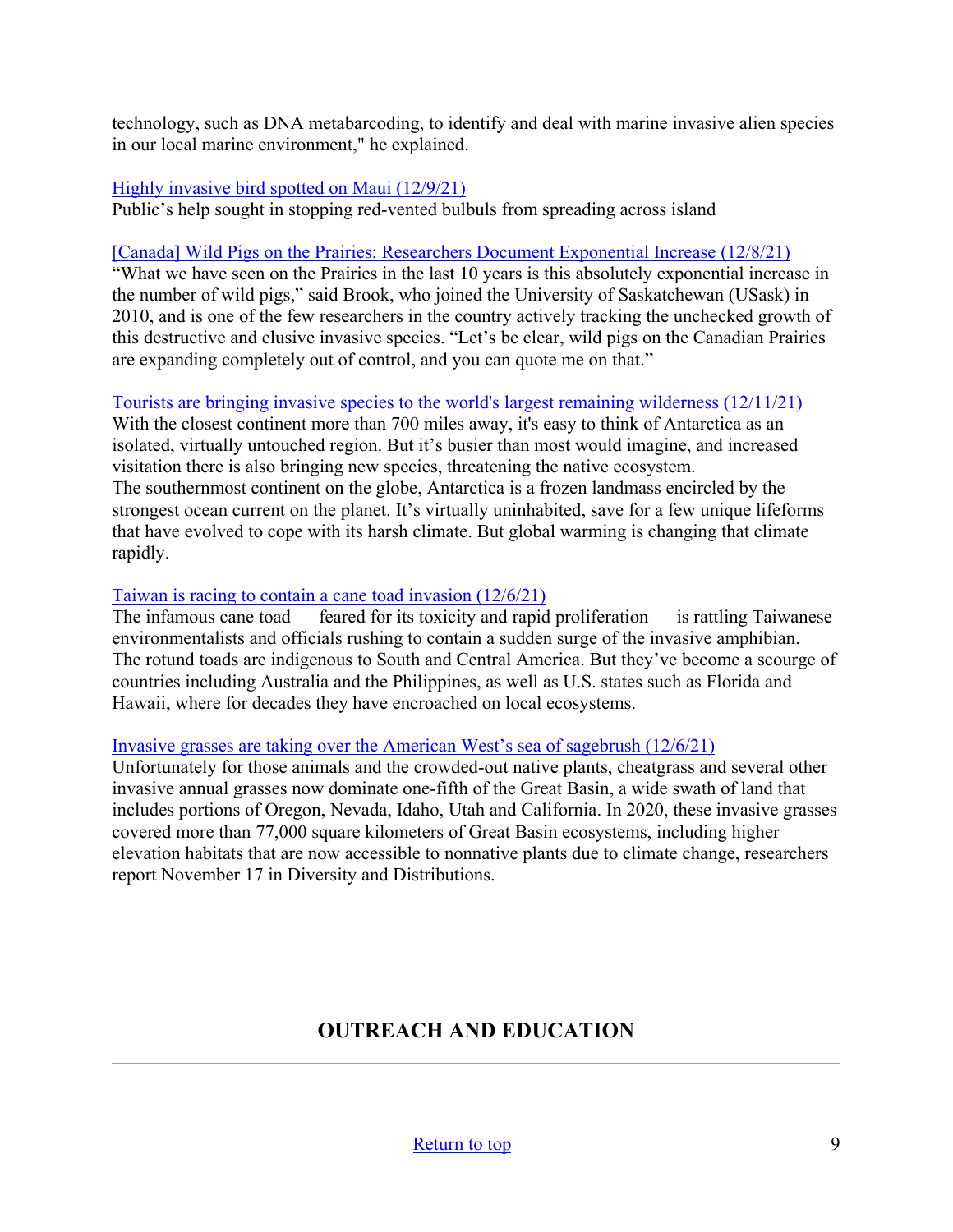Robertson, P. A., Mill, A. C., Adriaens, T., Moore, N., Vanderhoeven, S., Essl, F., & Booy, O. (2021). [Risk Management Assessment Improves the Cost-Effectiveness of Invasive Species](https://www.mdpi.com/2079-7737/10/12/1320/htm?utm_medium=email&utm_source=govdelivery)  [Prioritisation.](https://www.mdpi.com/2079-7737/10/12/1320/htm?utm_medium=email&utm_source=govdelivery) Biology, 10(12), 1320.

<span id="page-9-0"></span>Jubase, N., Shackleton, R. T., & Measey, J. (2021). [Public Awareness and Perceptions of](https://www.mdpi.com/2079-7737/10/12/1322?utm_medium=email&utm_source=govdelivery)  [Invasive Alien Species in Small Towns.](https://www.mdpi.com/2079-7737/10/12/1322?utm_medium=email&utm_source=govdelivery) Biology, 10(12), 1322.

# **JOBS/GRANTS**

**Washington: Natural Resource Worker 2 - Aquatic Invasive Species Inspector - 3 Openings - Non-Perm - \*14183-21**

[Three \(3\) Openings: Non-Permanent. Natural Resource Worker 2 - Aquatic Invasive Species](https://www.governmentjobs.com/careers/washington/jobs/3328482/natural-resource-worker-2-aquatic-invasive-species-inspector-3-openings-non)  [\(Ais\) Inspector](https://www.governmentjobs.com/careers/washington/jobs/3328482/natural-resource-worker-2-aquatic-invasive-species-inspector-3-openings-non)

Enforcement Program; Pasco, Washington – Franklin County - **Closes 12/30/2021 11:59 PM Pacific;** Anticipated Appointment Length: 11.5 Months. January 3, 2022 – December 15, 2022. In this role, you will inspect boats and educate boaters as they enter the State of Washington. **[British Columbia]** [EKISC is hiring a Field Operations Manager](https://www.ekisc.com/employment) 

The Field Operations Manager will play a key role in overseeing EKISC's Field Operations program, with a focus on work plan development, contract management, treatment monitoring, data management, and delegation of duties to EKISC staff and sub-contractors.

The ideal candidate will have strong administration and communication skills; experience coordinating field programs and managing sub-contractors; proficiency with GIS and database management; ability to work independently at a home office and in the field; and general knowledge of the East Kootenay Region and invasive species management in British Columbia. Location: Home office based anywhere within Regional District of East Kootenay. Hours: Full time (35 hours/week); Term: Permanent position; Closing Date: 3:00 pm MST, January 17th, 2022. See full job posting and application requirements here: [ekisc.com/employment](https://ekisc.us14.list-manage.com/track/click?u=038ca1f0a3e9f20497c495015&id=542f4202ad&e=5f88c7dd6a)

**Oregon Metro:** [Native Plant Materials Scientist position.](https://www.governmentjobs.com/careers/oregonmetro/jobs/3328406/native-plant-materials-scientist?page=2&pagetype=jobOpportunitiesJobs) **Applications are due by January 5, 2022 at 5:00 pm**.

[The Coastal Oregon Marine Experiment Station \(COMES\) at Oregon State University invites](https://jobs.oregonstate.edu/postings/110683)  [applications for a tenure-track Assistant Professor in Marine Fisheries.](https://jobs.oregonstate.edu/postings/110683) The successful candidate will develop and maintain an externally funded program conducting original and independent research and training in marine fisheries science, especially as related to the commercially exploited fish resources of Oregon and the Pacific Northwest. This person will be an Oregon State University professor who devotes 50% of their time to Oregon Department of Fish and Wildlife-related work and direct assistance to the agency. This position is also expected to contribute to the teaching mission of the Department of Fisheries, Wildlife, and Conservation Sciences. As a member of COMES, the successful candidate will be expected to work closely with coastal communities and with federal, state, and private organizations in support of the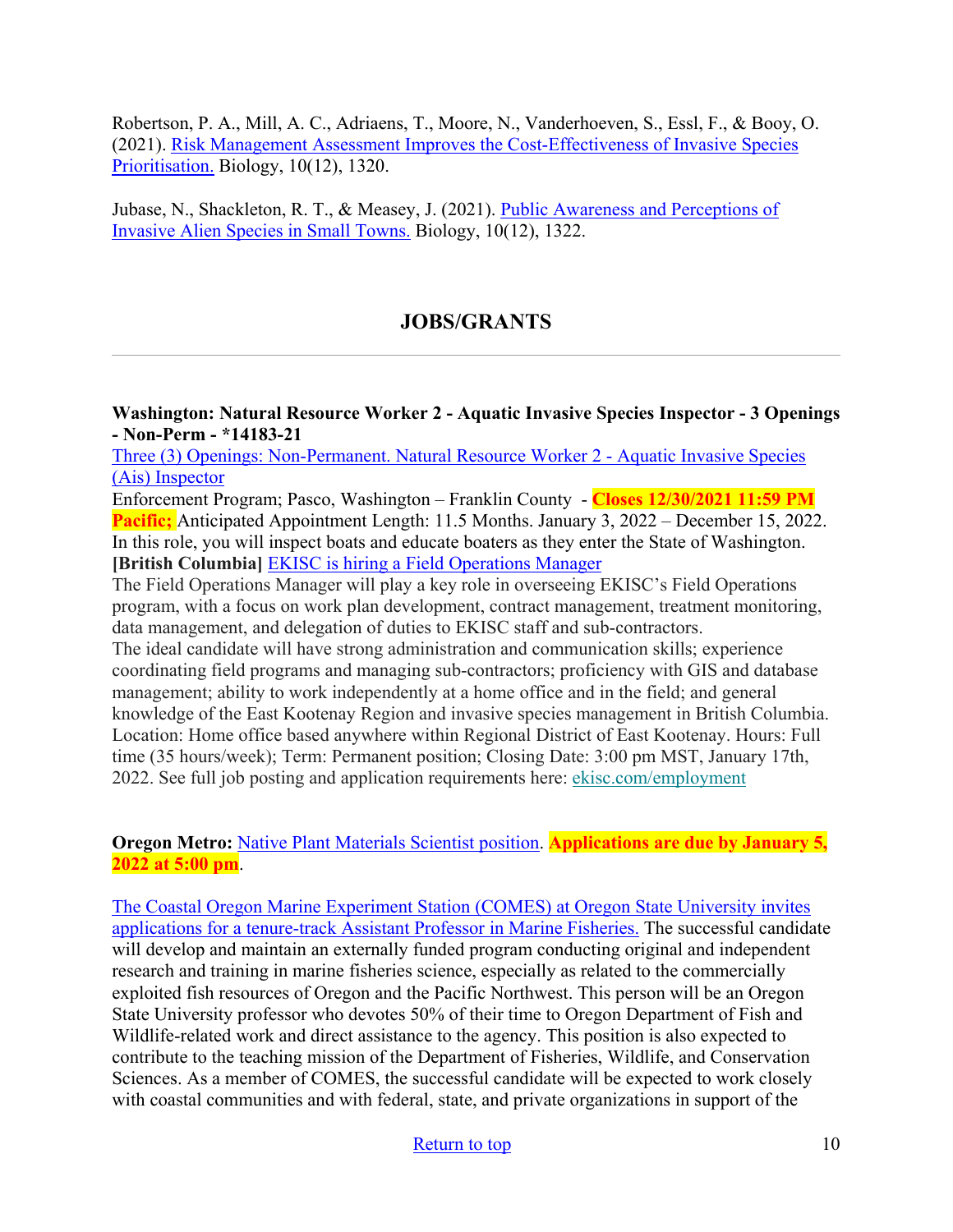COMES mission to "understand, utilize, and sustain marine resources and coastal ecosystems in order to benefit the citizens of Oregon, the Pacific Northwest, the Nation, and the World." The candidate will be expected to demonstrate a commitment to diversity, equity, and inclusion through annually reviewed activities and trainings. Please direct questions to Dr. Will White at [will.white@oregonstate.edu](mailto:will.white@oregonstate.edu) Full information and application details at

# <https://jobs.oregonstate.edu/postings/110683>

# **Apply by 1/15/2022 for full consideration.**

## [Vertebrate Pest Management Advisor Applied Research and Extension](https://careers.wildlife.org/jobs/view/vertebrate-pest-management-advisor/59971851/?utm_medium=email&utm_source=getresponse&utm_content=This+Week%27s+eWildlifer+%26+TWS+Talks&utm_campaign=)

Location Headquarters: Napa County

Serving Napa, Lake, and Solano Counties, California

PURPOSE: The Vertebrate Pest Management Advisor will implement an innovative extension education and applied research program to address high priority needs and problems related to vertebrate pest impacts in annual and perennial crops.

The advisor will be anticipated to work as a generalist with the ability to bring solutions for the broad variety of vertebrate pests impacting crops and production systems.

The Advisor will complement the existing Pest Vertebrate CE Specialist and Wildlife and Human Conflicts Advisor in the ANR network. Accordingly, the advisor will work closely with UC ANR Wildlife and Pest Program Team, UC ANR IPM program, and specific annual and perennial crop work groups and program teams.

This is an exciting opportunity to develop and deliver relevant program content to have meaningful impacts in local communities and throughout California.

Opportunities abound for extension and research partnerships that link growers and their associations, Pest Control Advisers, and ANR horticulture, pomology, specialty crops, and viticulture academics to help overcome the lack of expertise in vertebrate pest management in agricultural production systems. The advisor will also join a team of highly motivated UCCE colleagues who are passionate about their work, and are dedicated to making a difference within the communities and throughout California. The potential for collaborative projects within the UC ANR system is nearly limitless.

HOW TO APPLY: If interested in this position, please review further details regarding major duties/responsibilities and qualifications at https://ucanr.edu/about/jobs/. To apply for this position, please visit: https://recruit.ucanr.edu/ and choose "applicants" (refer to position #21- 41). To assure full consideration, **application packets must be received by January 21, 2022; open until filled.**

### [Wildlife Technicians. UW-Madison Sierra Nevada, California, United States](https://careers.wildlife.org/jobs/view/wildlife-technicians/60063903/?utm_medium=email&utm_source=getresponse&utm_content=This+Week%27s+eWildlifer+%26+TWS+Talks&utm_campaign=)

Up to ten field technicians are needed to undertake field work for bioacoustics research projects throughout National Forests in the Sierra Nevada region in California. This monitoring program uses autonomous recording units (ARUs) to survey for avifauna and provide information for several research and management programs studying forest owls and songbirds.

This multi-year research project focuses largely on the distribution of California spotted owls and the invasive barred owl, in order to provide information vital to the successful management of both species at broad spatial scales in the Sierra Nevada. Additional research is being conducted on the distributions of forest owls and songbirds across the range.

Start and end dates for this position are dependent on snowpack, but the season will likely run mid-April to late-July. Target start date of April 18, with the end date in mid-late July. Pay is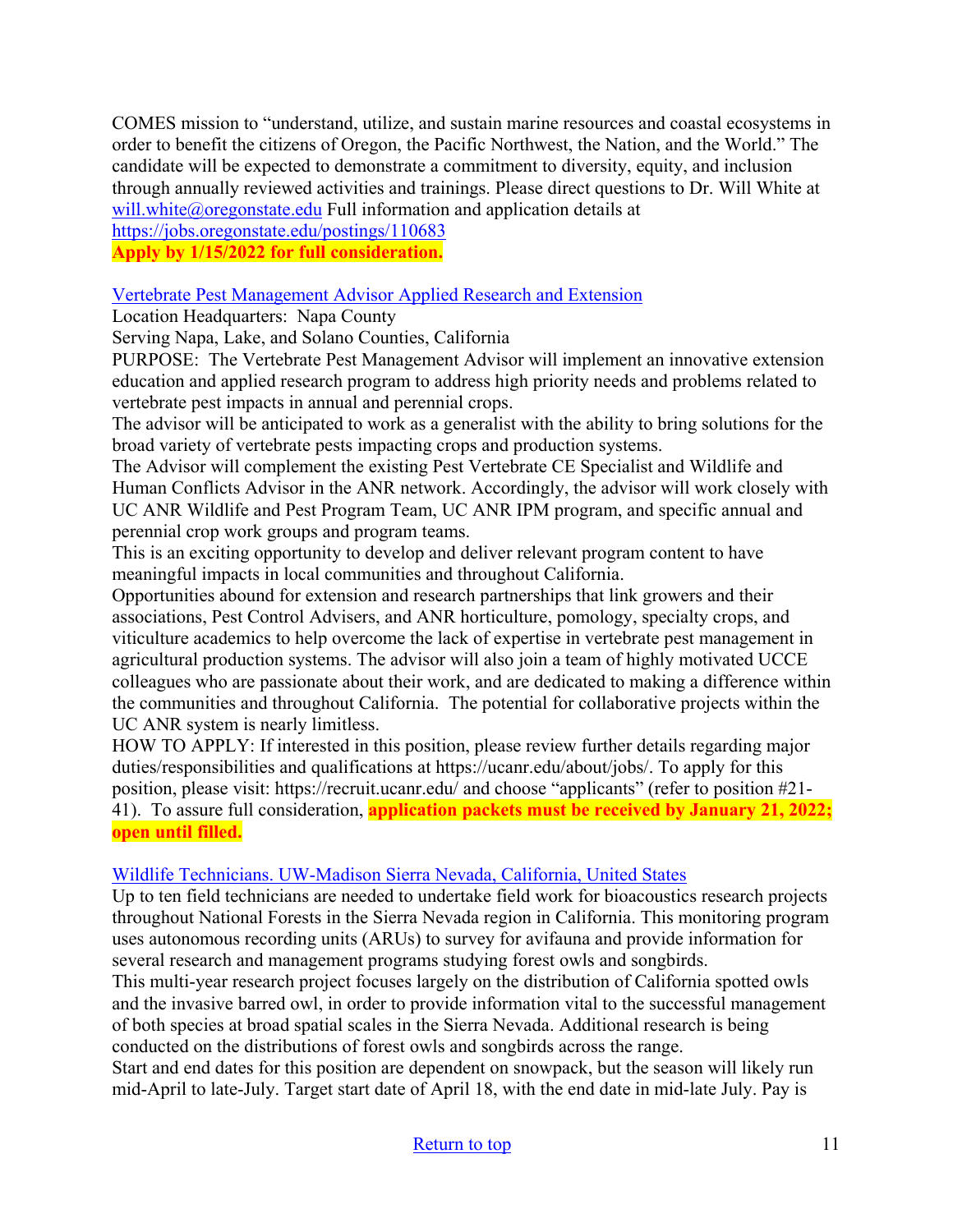\$16-\$18/hour depending on experience, plus per diem (up to \$200/week) when fieldwork requires overnight camping.

[Now accepting applications: 2023 John A. Knauss Marine Policy Fellowship Program](https://caseagrant.ucsd.edu/fellowships/john-a-knauss-marine-policy-fellowship)

The Knauss Fellowship provides a unique educational experience to graduate students who have an interest in ocean, coastal, and Great Lakes resources and in the national policy decisions affecting those resources. The program, which is sponsored by the NOAA's National Sea Grant College Program, matches highly qualified graduate students with hosts in the legislative and executive branches of government located in the Washington, D.C. area for a one-year paid fellowship.Past fellows have developed successful careers in a variety of sectors, including government, academia, consulting, private companies, and nonprofit.

# GRANTS

## [Request for Proposals: Priority Invasive Weed and Vegetation Management](https://conservationdistrict.org/2021/request-for-proposals-priority-invasive-weed-and-vegetation-management-2021.html)

The [Oregon] Clackamas Soil and Water Conservation District (CSWCD) is looking for qualified contractors to perform invasive weed control and restoration planting on multiple project sites within Clackamas County. Categories of work may include: Manual Site Preparation and Maintenance; Mechanical Site Preparation and Maintenance; Planting; Survey and Monitoring; Aquatic Site Preparation, Maintenance, and Survey and Monitoring; Project Management.

All documents that support this announcement are posted on the Clackamas Soil and Water Conservation District website [\(https://conservationdistrict.org/2021/request-for-proposals](https://conservationdistrict.org/2021/request-for-proposals-priority-invasive-weed-and-vegetation-management-2021.html)[priority-invasive-weed-and-vegetation-management-2021.html](https://conservationdistrict.org/2021/request-for-proposals-priority-invasive-weed-and-vegetation-management-2021.html) These documents include: Request for Proposals

Appendix 1: Sample Contract (including insurance requirements)

- o Exhibit 1: Scope of Work
- Attachment A: Proposal Forms
- Attachment B: Indemnity Agreement for Third Party Contractors

Proposals must be submitted to the Clackamas Soil and Water Conservation District by email to the following address and with the provided subject line.

To: procurement@conservationdistrict.org

Subject: RFP #2021-WW-01

Questions or comments should be submitted during business hours Monday through Friday 8:00am-4:30pm to:

Samuel Leininger, WeedWise Program Manager

Clackamas Soil & Water Conservation District

ATTN: RFP #2021-WW-01

22055 S Beavercreek Rd. Suite 1

Beavercreek, OR 97004

Email: [sleininger@conservationdistrict.org](mailto:sleininger@conservationdistrict.org) Phone: 503-210-6006

PROPOSALS ARE DUE NO LATER THAN 12:00 NOON, **MONDAY JANUARY 3, 2022.**

[Montana: Noxious Weed Trust Fund Grant Program is Now Accepting](https://agr.mt.gov/NoxiousWeedTrustFund) Applications – **Grant Applications Due January 6, 2022**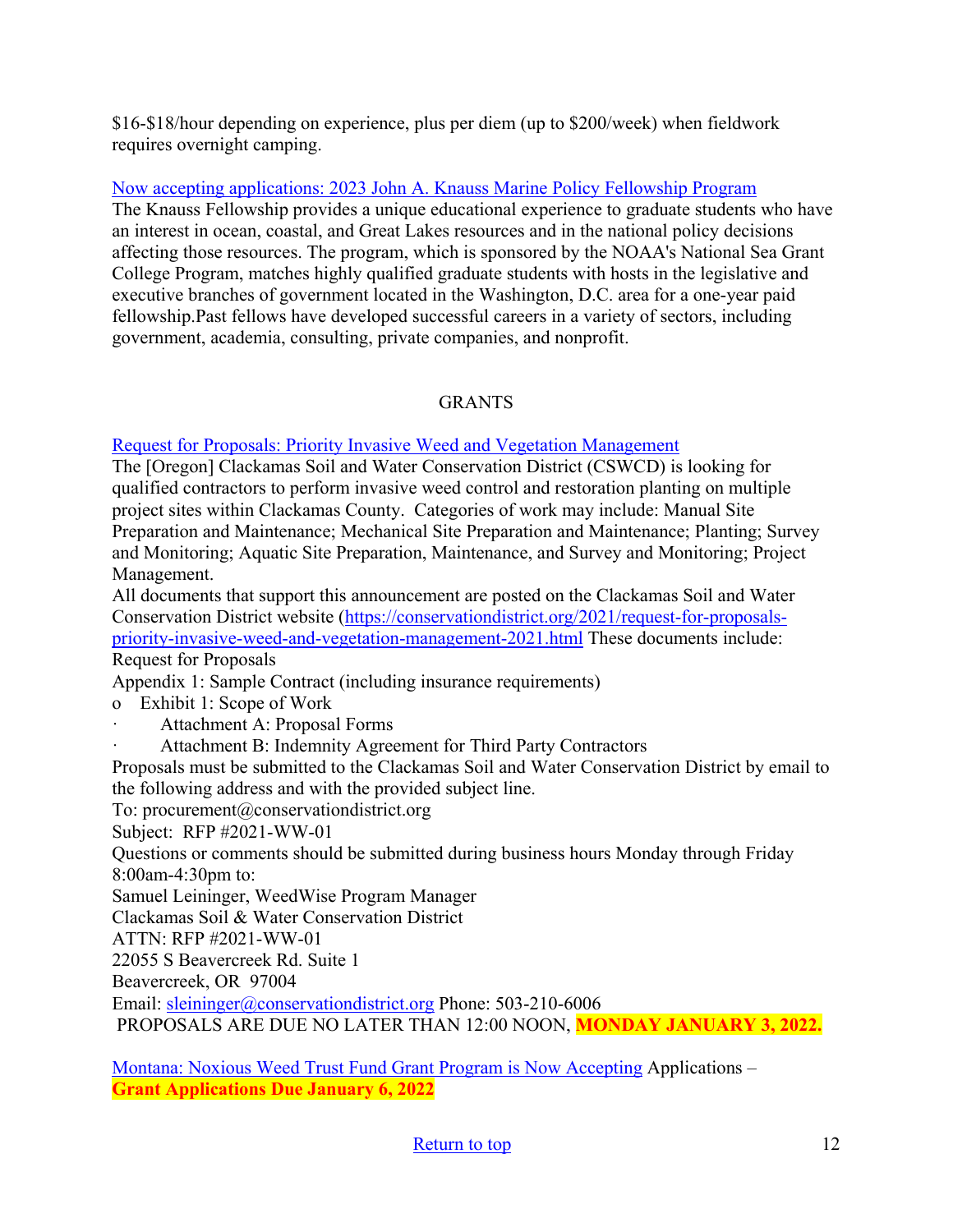The Montana Department of Agriculture (MDA) announces noxious weed grant funding is now available through the 2022 Noxious Trust Fund (NWTF) Grant Program.

Established by the 1985 Montana Legislature, the NWTF grants provide funding for noxious weed research projects, development projects, state and community education, and local cooperative - landowner cost share. Funding assistance is provided to counties, local communities, researchers, and educators to assist with their efforts to solve a variety of weed problems in Montana.

In 2021, over \$2 million was awarded to organizations in 54 counties and seven tribal nations across Montana.

Applicants may apply for funding up to \$75,000 per project through [WebGrants - Montana](https://agr.mt.gov/NoxiousWeedTrustFund)  [Grants and Loans.](https://agr.mt.gov/NoxiousWeedTrustFund) 

# [NOAA-NOS-NCCOS-2022-2006972](https://www.grants.gov/web/grants/view-opportunity.html?oppId=334906)

[Understanding multi-stressor impacts on marine ecosystems under climate change](https://www.grants.gov/web/grants/view-opportunity.html?oppId=334906) Department of Commerce

## **Closing Date for Applications: Jan 18, 2022**

The purpose of this document is to advise the public that NOAA/NOS/National Centers for Coastal Ocean Science (NCCOS)/Competitive Research Program (CRP) [formerly Center for Sponsored Coastal Ocean Research (CSCOR)/Coastal Ocean Program (COP)], the NOAA Climate Program Office (CPO), and the NOAA Ocean Acidification Program (OAP), in partnership with the NOAA Office of National Marine Sanctuaries (ONMS) and the NOAA Integrated Ocean Observing System (IOOS), are soliciting proposals to understand the combined impacts of multiple stressors on the function and health of marine ecosystems within the context of climate change. This information will be used to improve place-based management of marine protected areas and enable the proactive protection of these critical ecosystems under future climate scenarios. Climate change is exacerbating existing environmental stressors (e.g., hypoxia, harmful algal blooms, and ocean acidification) through changes to the fundamental drivers of ecosystems (e.g., temperature, precipitation, seasonal cycles, and biogeochemistry).

## [NMFS-Sea Grant Fellowship Call for Applications](https://caseagrant.ucsd.edu/fellowships/2022-nmfs-sea-grant-fellowship-in-population-and-ecosystem-dynamics-and-marine-resource)

The National Sea Grant College Program and the National Marine Fisheries Service (NMFS) support a Ph.D. graduate fellowship in two specific areas:

- Population and ecosystem dynamics
- Marine resource economics

The fellowships offered within this program are aimed at training the next generation of specialized experts in fisheries management.

Important Information:

Deadline: **Applications are due to California Sea Grant by January 27, 2022, 5 p.m. PST** Funding Availability: \$54,166 per year for up to three years

Anticipated start date: August 1, 2022, with projects to be completed by July 31, 2025

[NOAA-NOS-NCCOS-2022-2007023](https://www.grants.gov/web/grants/view-opportunity.html?oppId=335726)  [Harmful Algal Bloom Control Technologies Incubator](https://www.grants.gov/web/grants/view-opportunity.html?oppId=335726) Department of Commerce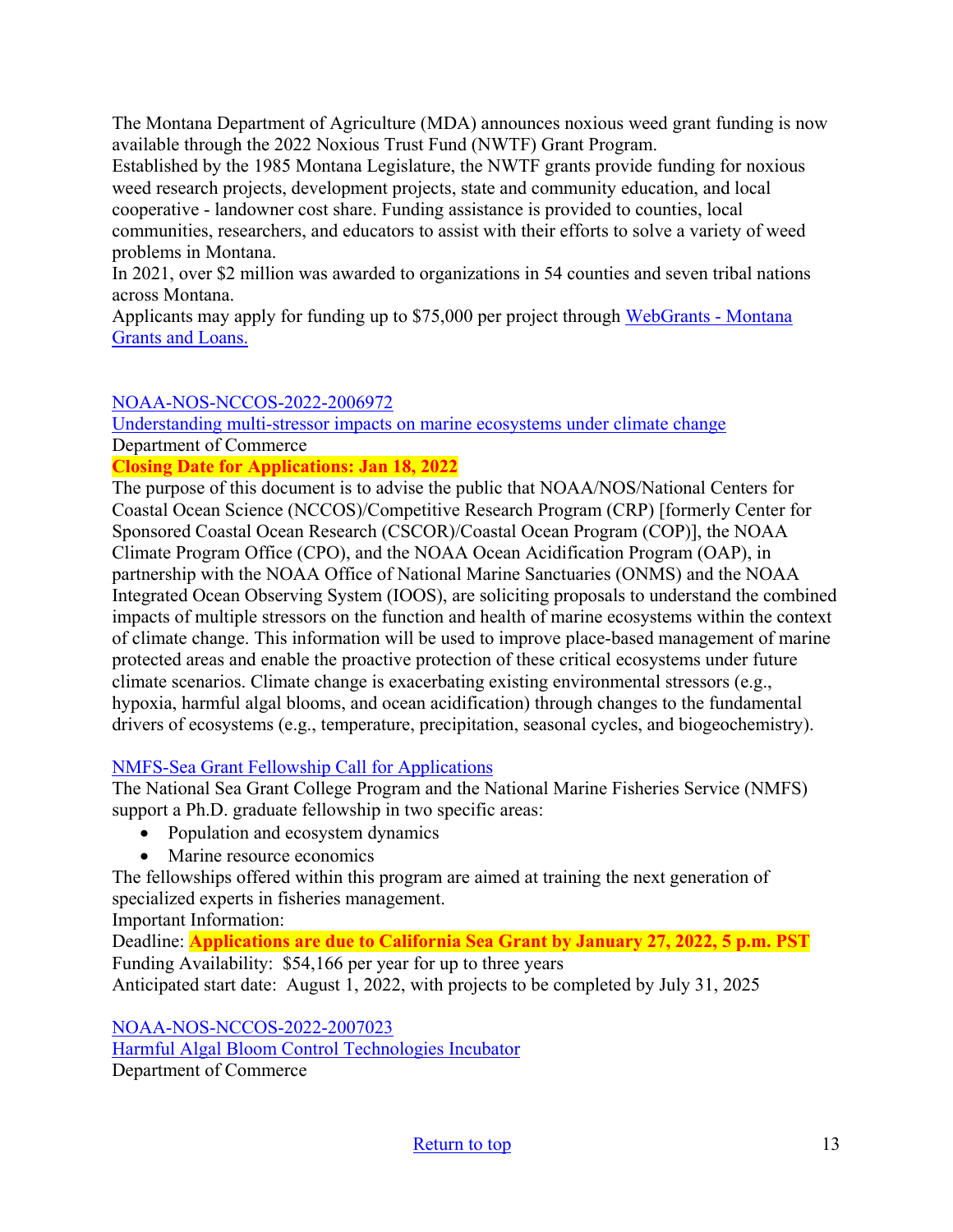The purpose of this document is to advise the public that NOAA/NOS/National Centers for Coastal Ocean Science (NCCOS)/Competitive Research Program (CRP) [formerly Center for Sponsored Coastal Ocean Research (CSCOR)/Coastal Ocean Program (COP)] is soliciting proposals from the Cooperative Ecosystems Studies Units (CESU) to implement a 5-year Harmful Algal Bloom (HAB) Control Technologies Incubator (HCTI) under the auspices of the NCCOS/CRP Prevention, Control and Mitigation of HAB Program (PCMHAB). This funding opportunity will provide support for one award to develop and administer a national program that accelerates the development and application of HAB control approaches. To accomplish this, the main objective of the HCTI will be to fund extramural proof of concept, innovative HAB control technology projects to assess their feasibility. Promising technologies will then be encouraged to apply to relevant future PCMHAB competitive funding announcements independent from the HCTI. In addition, the other objective of the HCTI will be to provide guidance to end users and stakeholders on navigating the relevant licensing and permitting processes (e.g., National Environmental Protection Act and Federal Insecticide, Fungicide, and Rodenticide Act requirements) relevant to the applicability of proven control methods during responses to ongoing HAB events. The proposals must address how the HCTI will accomplish these two objectives. This funding opportunity is intended to support the administration of the HCTI and is not intended to directly support individual research projects or short term activities on specific local coastal HAB issues. Funding is contingent upon the availability of Fiscal Year 2022 Federal appropriations. If funds become available for this program, one project for a HCTI will be funded for approximately \$1.5M/year for 5 years, not to exceed \$7.5M over that period. If successful, the selected project may receive an additional \$7.5M for a second and final 5 year period of performance. It is anticipated that projects funded under this announcement will have a September 1, 2022 start date. **Current Closing Date for Applications: Jan 27, 2022**

## [National Fish and Wildlife Foundation Emergency Coastal Resilience Fund 2021 Request for](https://www.google.com/url?q=https://lnks.gd/l/eyJhbGciOiJIUzI1NiJ9.eyJidWxsZXRpbl9saW5rX2lkIjoxMDEsInVyaSI6ImJwMjpjbGljayIsImJ1bGxldGluX2lkIjoiMjAyMTEyMDIuNDk2NDEwNjEiLCJ1cmwiOiJodHRwczovL3d3dy5uZndmLm9yZy9jb2FzdGFscmVzaWxpZW5jZS9lbWVyZ2VuY3kvUGFnZXMvaG9tZS5hc3B4P3V0bV9tZWRpdW09ZW1haWwmdXRtX3NvdXJjZT1nb3ZkZWxpdmVyeSJ9.Ooh_DqGNJHSaRhURSbRM2TjOI7V-NfWpTfeNYm-WOy8/s/725557401/br/122097868443-l&source=gmail&ust=1638577950803000&usg=AOvVaw3u5_6c16DJQSkVnUkW7_Ql)  [Proposals \(RFP\) Released](https://www.google.com/url?q=https://lnks.gd/l/eyJhbGciOiJIUzI1NiJ9.eyJidWxsZXRpbl9saW5rX2lkIjoxMDEsInVyaSI6ImJwMjpjbGljayIsImJ1bGxldGluX2lkIjoiMjAyMTEyMDIuNDk2NDEwNjEiLCJ1cmwiOiJodHRwczovL3d3dy5uZndmLm9yZy9jb2FzdGFscmVzaWxpZW5jZS9lbWVyZ2VuY3kvUGFnZXMvaG9tZS5hc3B4P3V0bV9tZWRpdW09ZW1haWwmdXRtX3NvdXJjZT1nb3ZkZWxpdmVyeSJ9.Ooh_DqGNJHSaRhURSbRM2TjOI7V-NfWpTfeNYm-WOy8/s/725557401/br/122097868443-l&source=gmail&ust=1638577950803000&usg=AOvVaw3u5_6c16DJQSkVnUkW7_Ql)

NFWF's funding comes directly from the Extending Government Funding and Delivering Emergency Assistance Act, (PL 117-43) to support projects that increase the resilience of wildlife habitat and coastal communities impacted by hurricanes and wildfires in 2020 and 2021. Under the same authorities as NFWF's National Coastal Resilience Fund, NFWF will award approximately \$24 million in grants through this RFP for practices that help restore wetlands, build living shorelines, improve hydrologic flow, reduce hazardous fuels, and generally enhance natural systems. The Request for Proposals is officially launched November 17, 2021 and **will close on February 3, 2022,** when the Full Proposals are due. Due to the emergency nature of these funds, a non-federal match is not required. The RFP can be found here: <https://www.nfwf.org/coastalresilience/emergency/Pages/home.aspx>

You can find additional application instructions on the webpage in the "Tip Sheet."

## SAVE-THE-DATE GRANT ANNOUNCEMENT

California State Parks Division of Boating and Waterways (DBW) expects to open the application window for the 2022 [Quagga and Zebra Mussel Infestation Prevention Program](http://dbw.parks.ca.gov/?page_id=28822)  [Grant Cycle in March 2022,](http://dbw.parks.ca.gov/?page_id=28822) subject to available funds.

Minimum Eligibility Requirements:

1. Grant applicant must own/manage any aspect of the water in a reservoir;

2. The reservoir must be open to the public for recreation; and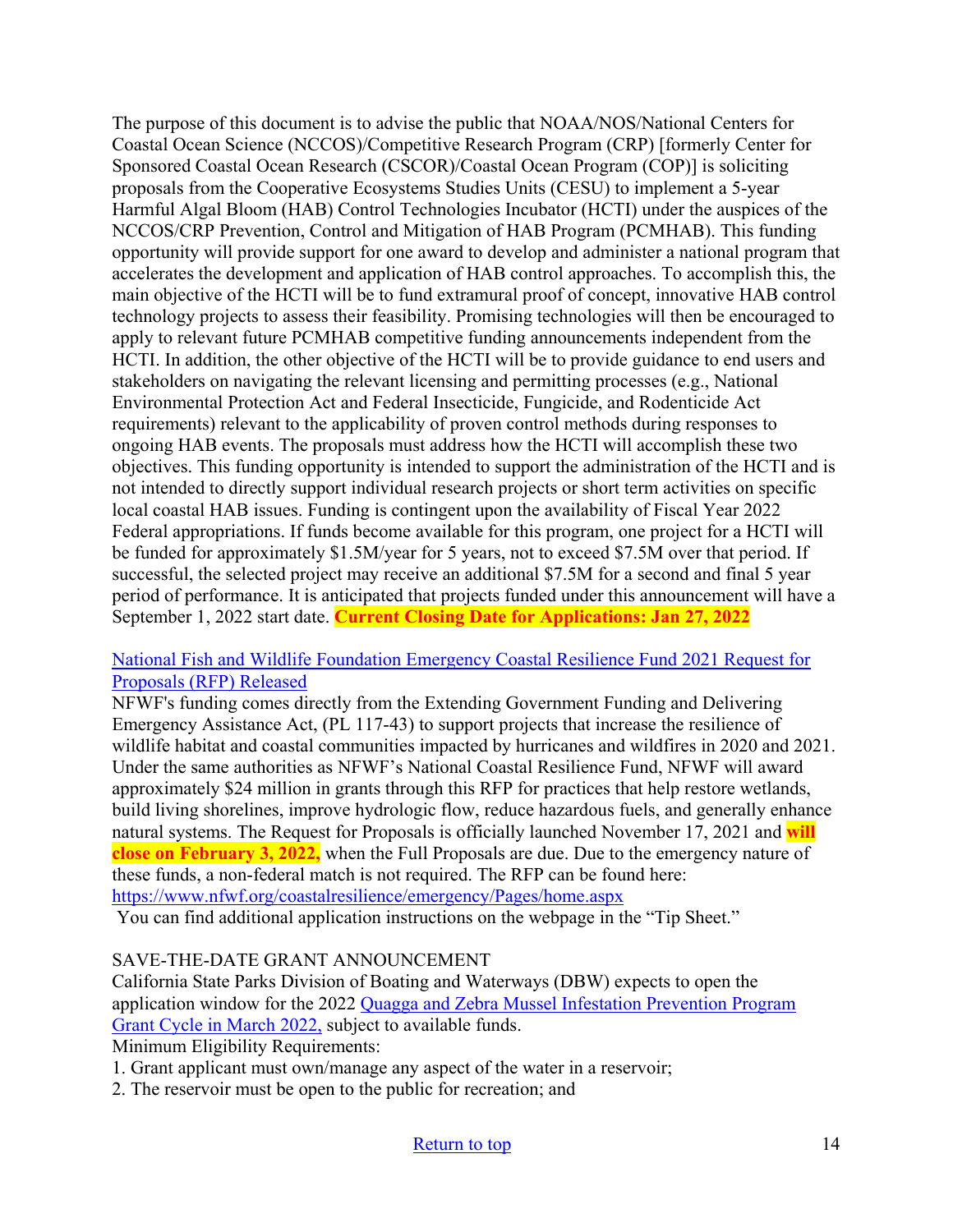3. Grant applicant must demonstrate that the reservoir is uninfested with dreissenid mussels. To demonstrate that the reservoir is uninfested, applicants must provide mussel monitoring data collected since March 2021. Monitoring data can be from surface surveys, artificial substrates, [and plankton tows.](https://www.grants.gov/web/grants/view-opportunity.html?oppId=336921) 

# [Partners for Fish and Wildlife FY22](https://www.grants.gov/web/grants/view-opportunity.html?oppId=336921)

Department of the Interior

# Fish and Wildlife Service

The Partners for Fish and Wildlife (PFW) Program is a voluntary, incentive-based program that provides direct technical assistance and financial assistance in the form of cooperative and grant agreements to private landowners to restore and conserve fish and wildlife habitat for the benefit of federal trust resources. The PFW Program is delivered through more than 250 full-time staff, active in all 50 States and territories. Partners for Fish and Wildlife Program staff coordinate with project partners, stakeholders and other Service programs to identify geographic focus areas and develop habitat conservation priorities within these focus areas. Geographic focus areas define where the program directs resources to conserve habitat for federal trust species. Project work plans are developed strategically, in coordination with partners, and with substantial involvement from Service field staff. The program has been in existence since 1987 and has over 30 years of successful delivery. Project selection will seek to align or support the Secretary's priorities. It also advance the Department of the Interior's mission, U.S. Fish and Wildlife Service's mission, and PFW's mission, promote biological diversity, and based upon sound scientific biological principles. Program strategic plans inform the types of projects funded under this opportunity.

# <span id="page-14-0"></span>**FEDERAL/STATE/PROVINCIAL LEGISLATION, RULES, ACTIONS**

# **Advocacy:**

# **State/Province**

[Washington] Commission votes on leadership positions, approves land transactions and [hydraulic code rules, adopts non-native game fish policy \(12/6/21\)](https://wdfw.wa.gov/news/commission-votes-leadership-positions-approves-land-transactions-and-hydraulic-code-rules)

WDFW staff then presented the final draft of a new Commission policy to guide management of non-native game fish and fisheries in the state, following public input and creation of an ad-hoc advisory group to aid policy development. The Commission voted to adopt that policy. More information is available at<https://wdfw.wa.gov/about/commission/non-native-game-fish>

## [\[Wyoming\] When passions collide \(12/19/21\)](https://trib.com/news/state-and-regional/govt-and-politics/307-politics-when-passions-collide/article_55f94614-e5f8-53d5-a4c8-1c3c7dbbc6d1.html)

I mostly cover politics, but I also went out on a boat in Alcova Reservoir this summer with Game and Fish Department workers to watch them test for aquatic invasive species such as zebra and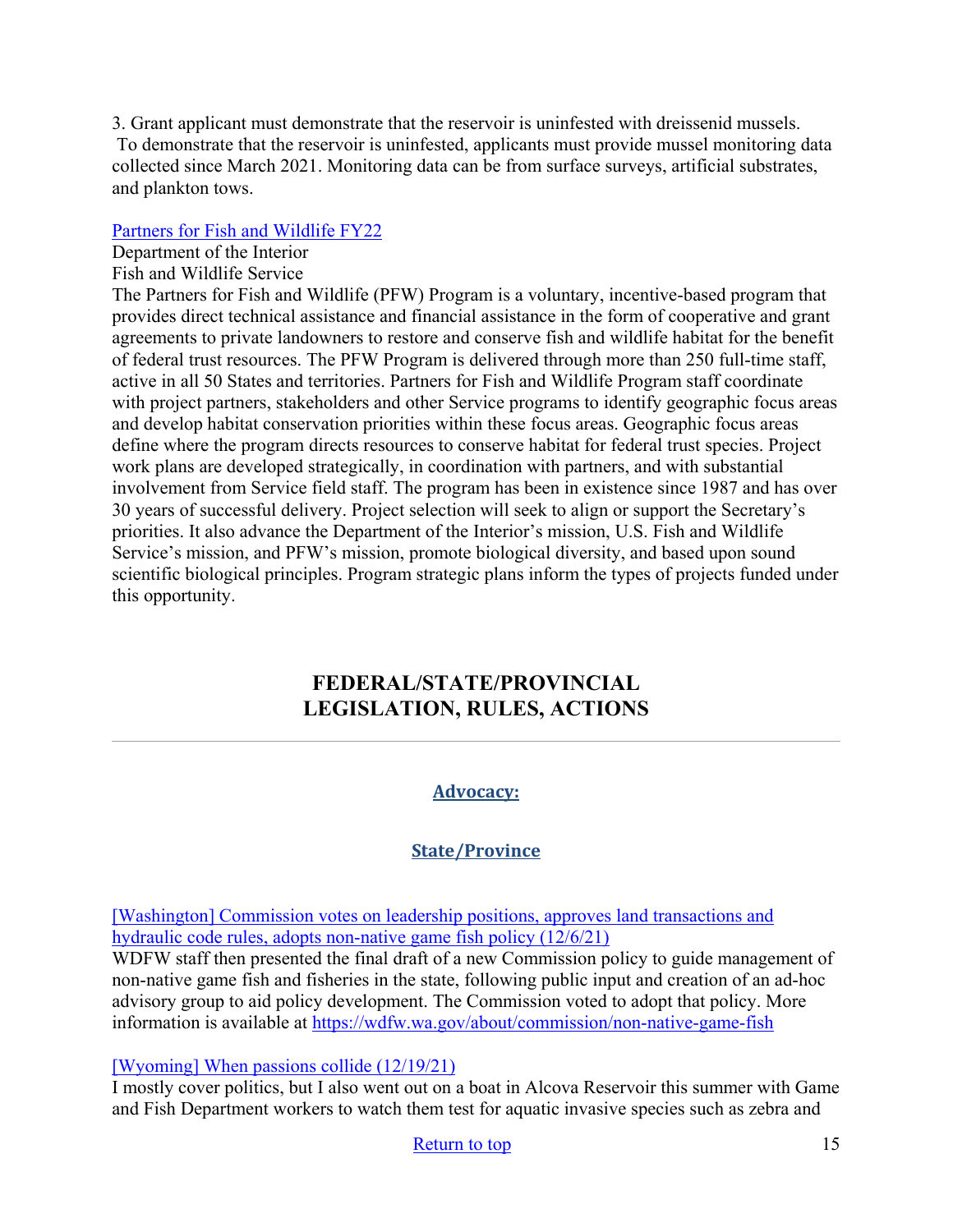quagga mussels. Now, the moment I've been waiting for: The day that zebra mussels officially collide with politics. As you may (or may not, that's totally fair too, I guess) have noticed, I did extensive reporting this summer on the threat of zebra mussels to Wyoming's water infrastructure. Now, there is officially a bill on the table for the upcoming budget session that further addresses the threat that aquatic invasive species (AIS) pose to Wyoming. People in Wyoming traveling with watercraft are currently required to get them checked at designated stations, because the pesky little critters may be attached to their boats. The threat the invasive species pose is astronomical.

### [Great Lakes Governors to Request Asian Carp Defense Funding \(12/7/21\)](https://www.9and10news.com/2021/12/07/great-lakes-governors-to-request-asian-carp-defense-funding/)

Governor Gretchen Whitmer is expected to send a letter, signed by the other Great Lakes governors, to the federal government requesting more funding to help stop the spread of asian carp. Over the past forty years the invasive fish has made its way up the Mississippi River. Now one of the last lines of defense is the Brandon Road Dam and Lock in Joliet, Illinois.

# **Judicial**

# **Executive**

[Land management bureau to move senior leadership back to Washington \(12/14/21\)](https://thehill.com/policy/energy-environment/585750-land-management-bureau-to-move-senior-leadership-back-to-washington?utm_source=&utm_medium=email&utm_campaign=45450)

The Bureau of Land Management (BLM) will move several of its leadership positions back to Washington, D.C., after a controversial Trump-era move to send leadership to Grand Junction, Colo. An email sent out by BLM Director Tracy Stone-Manning that was obtained by The Hill states that the agency will "consolidate" most of its directors in Washington. Specifically, it states that the director and deputy director of operations have already returned to the district, joining the deputy director for policy and programs. It said that 8 additional leaders including "most assistant directors and deputy assistant directors" will also return to D.C.

### [Charles F. Sams III Sworn In as National Park Service Director \(12/16/21\)](https://www.nps.gov/orgs/1207/director-chuck-sams-sworn-in.htm)

Chuck has worked in state and Tribal governments and the non-profit natural resource and conservation management fields for more than 25 years. He most recently served as a Council Member to the Northwest Power and Conservation Council, appointed by Oregon Governor Kate Brown.

## **Congressional**

[Political rivals come together to boost American aquaculture \(12/15/21\)](https://seawestnews.com/political-rivals-come-together-to-boost-american-aquaculture/)

Rarely seen bipartisan initiative in US politics aims to strengthen food security with aquaculture. In Canada it's a different story. There are very few things in Washington DC, that bring Republican and Democrat politicians together. Boosting aquaculture production is one of them. This week, Congressmen Stephen Palazzo (R-MS) and Edward Case (D-HI) introduced legislation in the U.S. House of Representatives to support the development of an offshore aquaculture industry in the U.S. The companion legislation supports the bipartisan bill,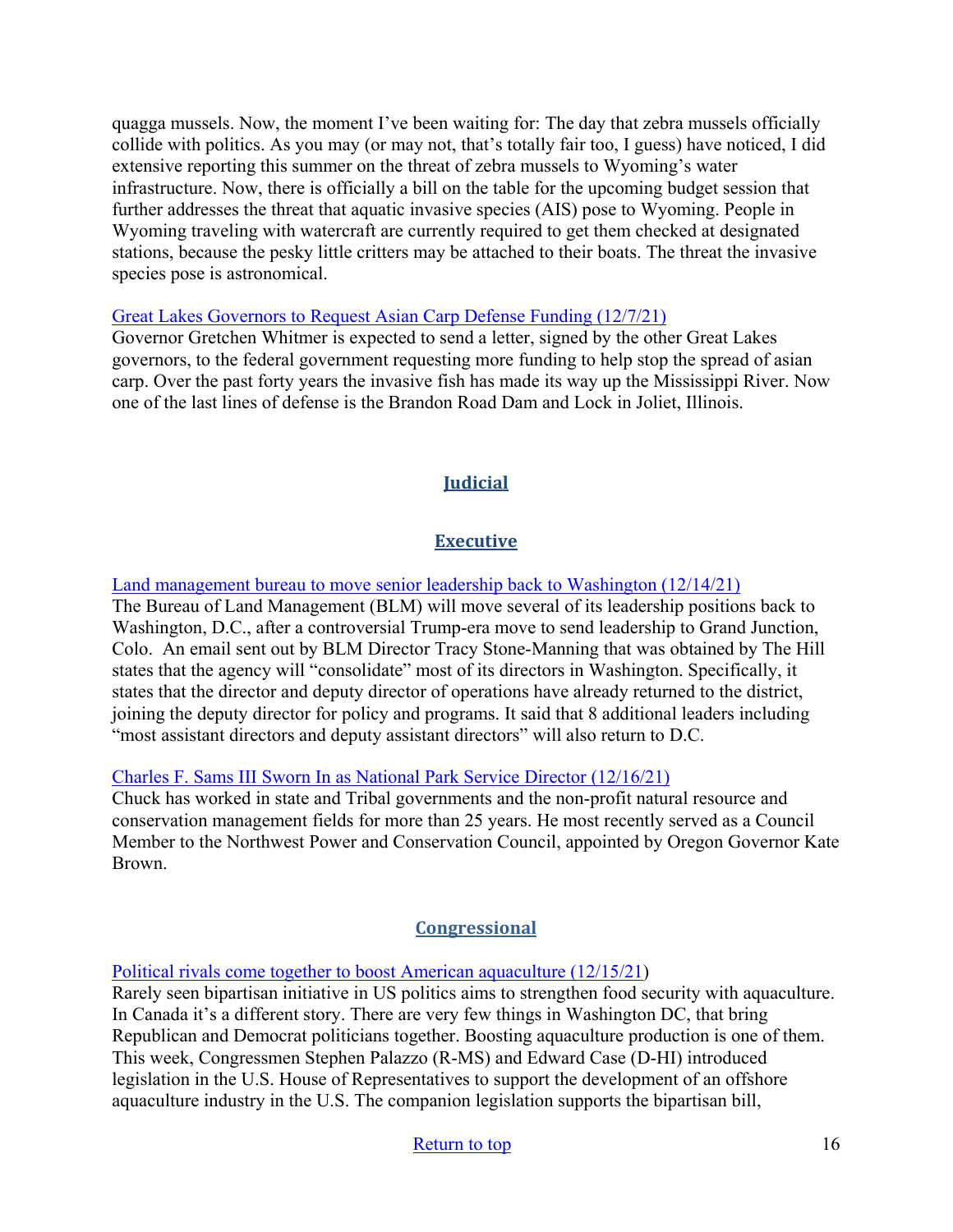[Advancing the Quality and Understanding of American Aquaculture \(AQUAA\) Act,](https://www.congress.gov/bill/117th-congress/senate-bill/3100?q=%7B%22search%22%3A%5B%22Advancing+the+Quality+and+Understanding+of+American+Aquaculture%22%2C%22Advancing%22%2C%22the%22%2C%22Quality%22%2C%22and%22%2C%22Understanding%22%2C%22of%22%2C%22American%22%2C%22Aquaculture%22%5D%7D&s=1&r=2) which was introduced in the U.S. Senate last October by Senators Roger Wicker (R-MS), Brian Schatz (D-HI) and Marco Rubio (R-FL). The Bill aims to increase production of sustainable seafood through the raising of fish in federal waters, creating a robust industry in America including new jobs.

[Senate hearing examines Recovering America's Wildlife Act \(12/9/21\)](https://wildlife.org/senate-hearing-examines-recovering-americas-wildlife-act/)

The U.S. Senate Committee on Environment and Public Works discussed the Recovering America's Wildlife Act [\(S. 2372; H.R. 2773\)](https://www.congress.gov/117/bills/s2372/BILLS-117s2372is.pdf) during a [hearing](https://www.epw.senate.gov/public/index.cfm/2021/12/a-legislative-hearing-to-examine-s-2372-the-recovering-america-s-wildlife-act) yesterday. The Wildlife Society, alongside the American Fisheries Society, submitted testimony encouraging the committee to favorably consider the bill. This landmark legislation would dedicate \$1.3 billion annually to state fish and wildlife agencies for the implementation of science-based wildlife action plans, and \$97.5 million to tribal fish and wildlife agencies for conservation of species on tribal lands.

# **Now What:** According to [E&E Daily \(12/09/21\)](https://subscriber.politicopro.com/article/eenews/2021/12/09/big-wildlife-bill-gains-support-with-caveats-284059)

*Unlike the House version, the Senate bill would fund the program through penalties paid by polluters and those convicted of environmental crimes. "As drafted, the legislation identifies a funding source that may not be reliable or fully pay for the bill's spending," Carper cautioned. Collin O'Mara, president and CEO of the National Wildlife Federation, said "we have been searching for an elusive pay-for that both sides of the aisle can agree on for four years, and it has been incredibly difficult." The bill would supplement, but not replace, the existing Pittman-Robertson Act program, which collects about \$1 billion a year from excise taxes on sporting goods and related products and distributes it to states.*

# **Lionfish Bill Introduced (12/8/21)**

On December 12, 2021 Rep. Matt Gaetz (R-FL) introduced [H.R.6180](https://www.congress.gov/bill/117th-congress/house-bill/6180?s=1&r=65) that would amend the Magnuson-Stevens Fishery Conservation and Management Act *to encourage elimination of lionfish from United States waters by allowing individuals to exchange lionfish for tags authorizing fishing for certain species in addition to the number of such species otherwise authorized to be taken by such individuals, and for other purposes.*

[WRDA Reauthorization 2022:Great Lakes governors, lawmakers push for invasive carp project](https://www.mlive.com/public-interest/2021/12/great-lakes-governors-lawmakers-push-for-invasive-carp-project-funds.html)  [funds \(12/13/21\)](https://www.mlive.com/public-interest/2021/12/great-lakes-governors-lawmakers-push-for-invasive-carp-project-funds.html) 

LANSING, MI — Midwest governors and Congressional delegates are advocating for funding to speed along the fortification of a chokepoint lock and dam near Chicago that would become the last line of defense against **invasive carp** reaching the Great Lakes when completed. On Dec. 10, the governors of Michigan, Wisconsin, Ohio, New York, Indiana, Illinois, Minnesota and Pennsylvania sent a [letter](https://content.govdelivery.com/attachments/MIEOG/2021/12/10/file_attachments/2019320/FINAL%20Brandon%20Road%20Letter%20-%20Great%20Lakes%20Govs%2012.10.pdf) asking Congress to put roughly \$10 million toward the Brandon Road Lock & Dam reconstruction in the 2022 Water Resources Reform and Development Act.

# **APPROPRIATIONS**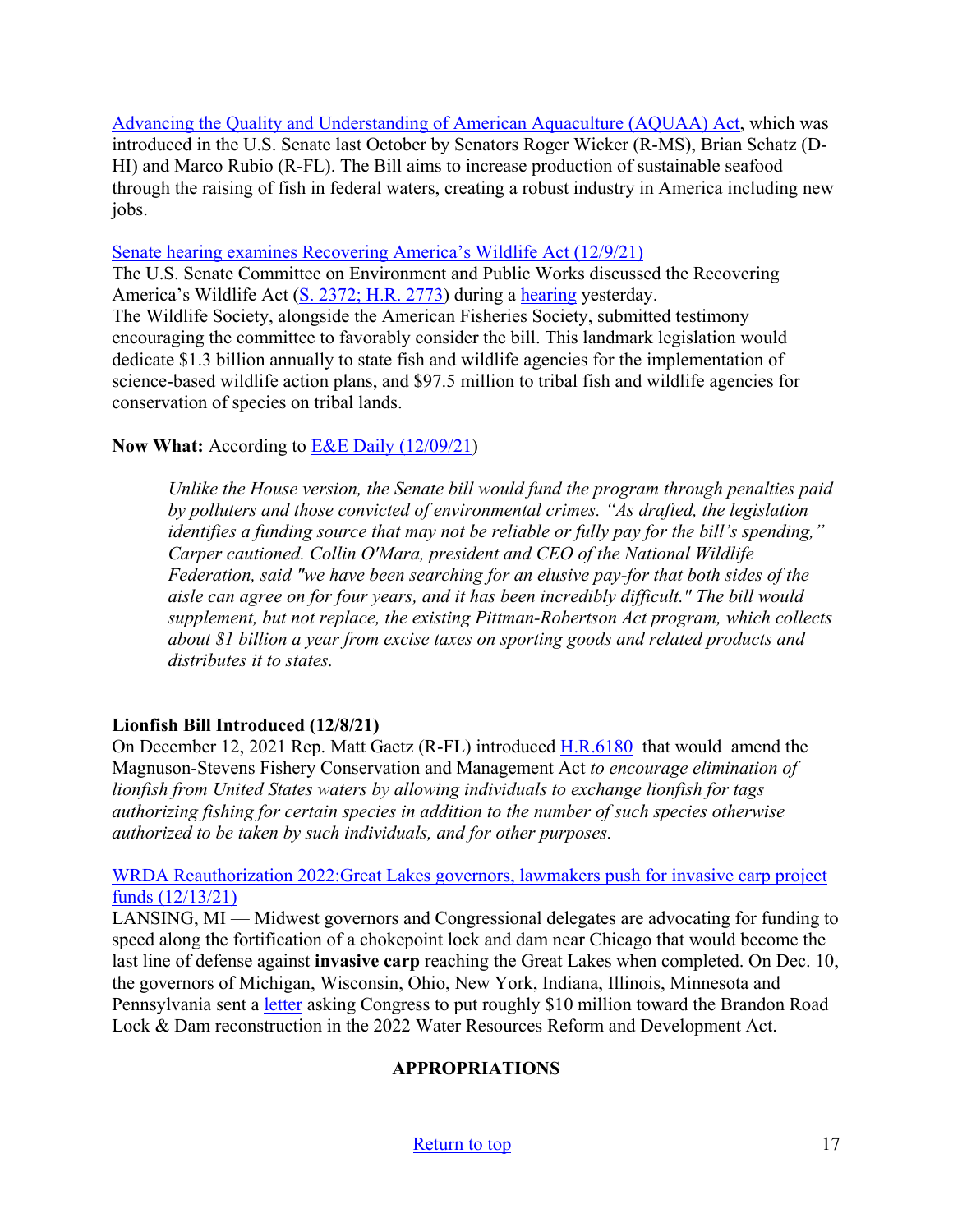[Manchin says he will not vote for Build Back Better: 'This is a no' \(12/19/21\)](https://thehill.com/homenews/senate/586450-manchin-says-he-will-not-vote-for-build-back-better-this-is-a-no)  Sen. [Joe Manchin](https://thehill.com/people/joe-manchin) (D-W.Va.) announced on "Fox News Sunday" that he will not vote for [President Biden'](https://thehill.com/people/joe-biden)s "mammoth" climate and social spending bill, essentially killing the White House's top legislative priority.

Related: [Democrats set to play hardball with Manchin \(12/21/21\)](https://thehill.com/homenews/senate/586686-democrats-set-to-play-hardball-with-manchin)

**An AIS federal legislative table is posted on the web on the** [www.westernais.org](http://www.westernais.org/) **website. Go to<https://www.westernais.org/federal-provincial-regulations> and see** *AIS Legislative Tracker*

# <span id="page-17-0"></span>**TRAININGS, WEBINARS, CONFERENCES AND MEETINGS**

# **Archived Materials**

**Events: Webinars, Trainings, Conferences and Meetings**

# **Watercraft Inspection Training**

Level 1 Virtual Training - February 22-23, 2022 (2 days) 8am-noon PST; [\[Register Here\]](https://us02web.zoom.us/meeting/register/tZYrfuCsqD4qHNE2BOiqfC0RIGgYVmJwGHlD) Level 1 Virtual Training - March 22-23, 2022 (2 days) 8am-noon PST; [\[Register Here\]](https://us02web.zoom.us/meeting/register/tZcpcO-hpz8jGNJ6Weax-__pDobzlIzmahMU)

-

Level 2 Virtual Training - February 22-24, 2022 (3 days) 8am-noon PST; [\[Register Here\]](https://us02web.zoom.us/meeting/register/tZYrfuCsqD4qHNE2BOiqfC0RIGgYVmJwGHlD) Level 2 Virtual Training - March 22-24, 2022 (3 days) 8am-noon PST; [\[Register Here\]](https://us02web.zoom.us/meeting/register/tZcpcO-hpz8jGNJ6Weax-__pDobzlIzmahMU)

- Level 3 Virtual Training - February 8-10, 2022 (3 days) 8 am to 4 pm PST; [\[Almost Full, Register Here\]](https://us02web.zoom.us/meeting/register/tZYqd-6oqzwiEtW6Wi8APl6yvFnI3kX8wASM) Level 3 Virtual Training - March 8-10, 2022 (3 days) 8 am to 4 pm PST; [\[Register Here\]](https://us02web.zoom.us/meeting/register/tZIqcOCspjgoGNZwELYrMT8J9RJzGDf94Aza)

For more information go to<https://www.westernais.org/> (under the "Training" tab) or contact Quagga D  $\omega$  (702)236-3814 or quaggadee $\omega$ cox.net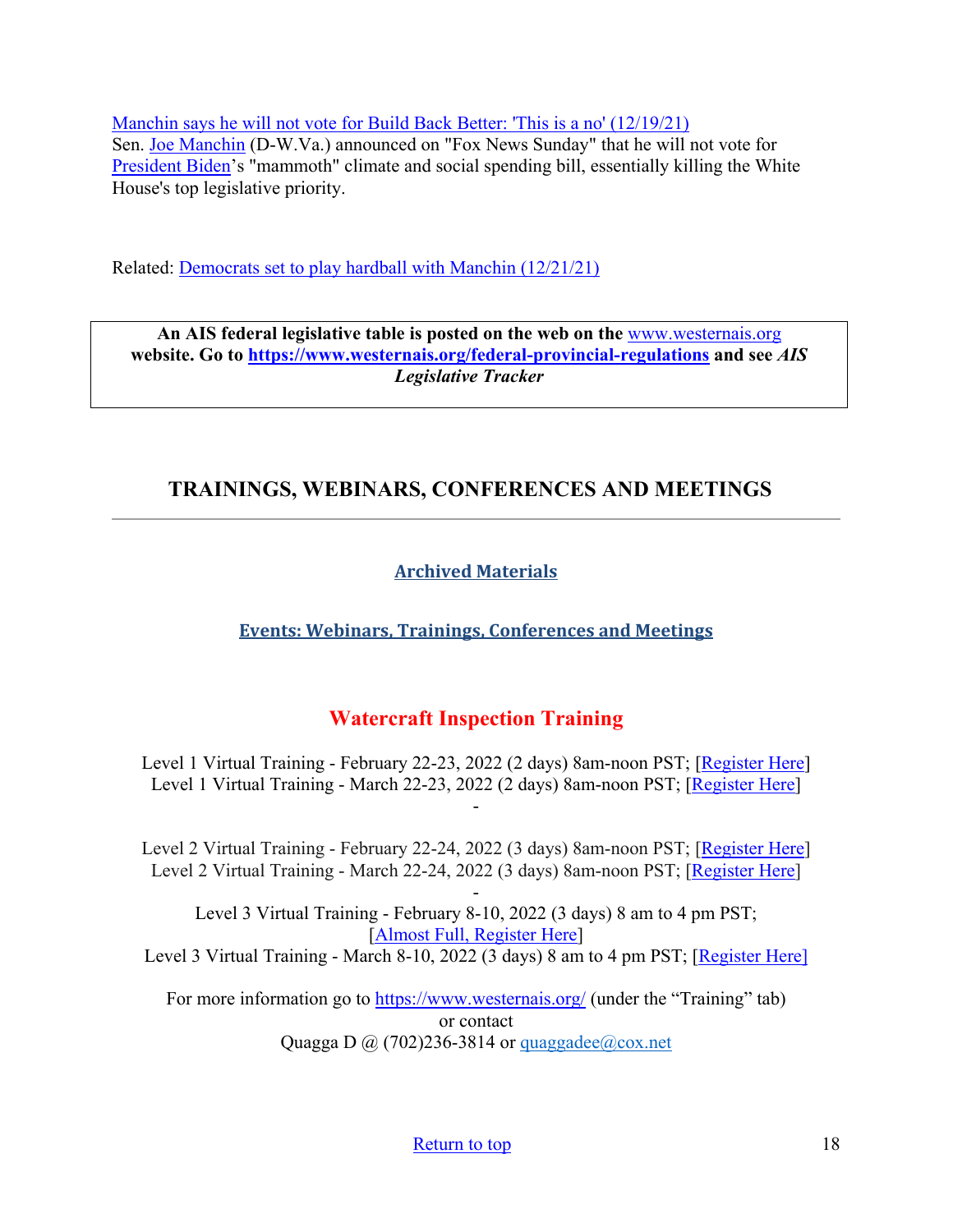*Because of continued concerns due to COVID-19 upcoming meetings and events listed below may be postponed, cancelled or converted to teleconferencing events. Please check directly with the organizers of these events for the most up-to-date information.* 

# [DOI Invasive Species Training Opportunities Spreadsheet](https://www.doi.gov/sites/doi.gov/files/doi-invasive-species-training-opportunities.pdf)

# **2022**

## January

The next meeting of the 100th Meridian Initiative Columbia River Basin AIS Team will be Tuesday, January 11 and Wednesday, January 12, 2022.Contact Paula Hotaling for further information @ [PHotaling@psmfc.org.](mailto:PHotaling@psmfc.org) See<https://www.westernais.org/coordination>for past meeting minutes and presentations.

January 19, 1 p.m. CT - [History and Effectiveness of Injurious Wildlife Listing under the "Lacey](https://us02web.zoom.us/webinar/register/WN_CWioD48QTUKCGxz1rZxryw?utm_medium=email&utm_source=govdelivery)  [Act"](https://us02web.zoom.us/webinar/register/WN_CWioD48QTUKCGxz1rZxryw?utm_medium=email&utm_source=govdelivery) Presented by: Susan Jewell Injurious Wildlife Listing Coordinator, U.S. Fish and Wildlife Service

Canadian Council on Invasive species presents: [National Phragmites Conference](https://canadainvasives.ca/registration-is-now-open-for-canadas-1st-national-phragmites-conference/) January 20th, 2022; Virtual Event 11am – 4 pm EST

Michigan Invasive Species Program's NotMISpecies Webinar Series: January 25, 2022, 9:00 a.m. to 10:00 a.m. ET - [Dive into the gene pool: Using environmental](https://register.gotowebinar.com/register/2578339792420598797?utm_medium=email&utm_source=govdelivery)  [DNA to detect invasive species](https://register.gotowebinar.com/register/2578339792420598797?utm_medium=email&utm_source=govdelivery)

Minnesota Aquatic Invasive Species Research Center **January 27, 2022, 2- 3 pm EST - [Can](https://lnks.gd/l/eyJhbGciOiJIUzI1NiJ9.eyJidWxsZXRpbl9saW5rX2lkIjoxMTUsInVyaSI6ImJwMjpjbGljayIsImJ1bGxldGluX2lkIjoiMjAyMTEyMjAuNTA1ODEzMTEiLCJ1cmwiOiJodHRwczovL3NlYWdyYW50LnVtbi5lZHUvZXZlbnRzL2Nhbi1zbWFsbC1zY2FsZS1yZW1vdmFsLWh5YnJpZC1jYXR0YWlsLWltcHJvdmUtZmlzaC1oYWJpdGF0P3V0bV9tZWRpdW09ZW1haWwmdXRtX3NvdXJjZT1nb3ZkZWxpdmVyeSJ9.ROihnwHFek3ZpKZlgDX5yA5arcpiAUsm3e40LiW3wdg/s/955051654/br/123415836861-l)  [small-scale removal of hybrid cattail improve fish habitat?](https://lnks.gd/l/eyJhbGciOiJIUzI1NiJ9.eyJidWxsZXRpbl9saW5rX2lkIjoxMTUsInVyaSI6ImJwMjpjbGljayIsImJ1bGxldGluX2lkIjoiMjAyMTEyMjAuNTA1ODEzMTEiLCJ1cmwiOiJodHRwczovL3NlYWdyYW50LnVtbi5lZHUvZXZlbnRzL2Nhbi1zbWFsbC1zY2FsZS1yZW1vdmFsLWh5YnJpZC1jYXR0YWlsLWltcHJvdmUtZmlzaC1oYWJpdGF0P3V0bV9tZWRpdW09ZW1haWwmdXRtX3NvdXJjZT1nb3ZkZWxpdmVyeSJ9.ROihnwHFek3ZpKZlgDX5yA5arcpiAUsm3e40LiW3wdg/s/955051654/br/123415836861-l)** Join University of Minnesota Sea Grant Fisheries and Aquaculture Extension Educator Amy Schrank for a webinar about cattaildominated shorelines. Learn about why cattails are so abundant on Minnesota shorelines and how they impact Minnesota lakes. Through research, the goal is to determine whether smallscale removal of hybrid cattail can increase water quality and plant diversity and benefit lake fish communities. Visit the Minnesota Sea Grant [Cattail-Dominated Shorelines](https://seagrant.umn.edu/programs/fish-food-and-aquaculture-program/cattail-dominated-shorelines) project page for information.

February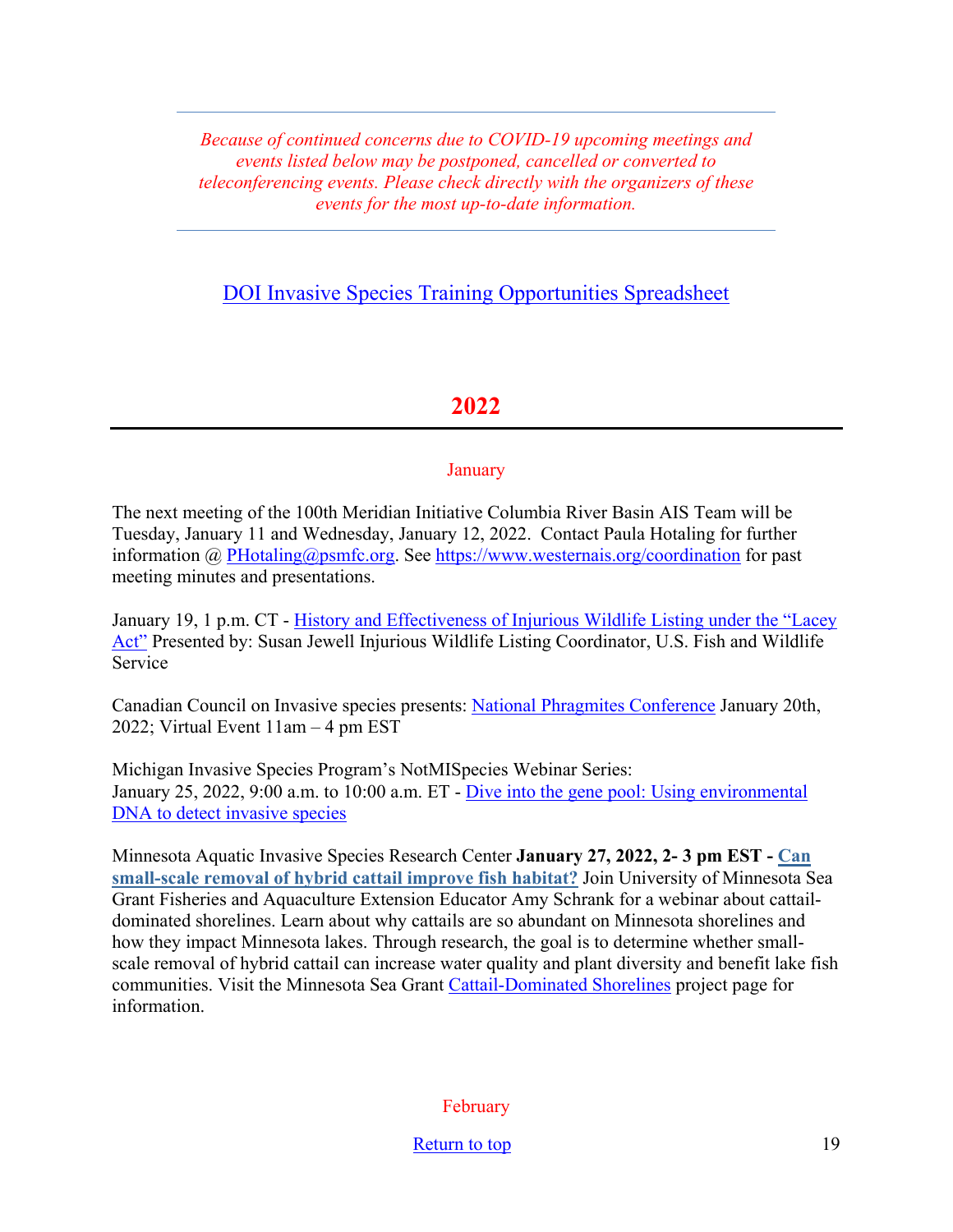[Invasive Species Centre: Annual Invasive Species Forum.](https://www.invasivespeciescentre.ca/events/ontario-invasive-species-forum/?utm_medium=email&utm_source=govdelivery) The virtual 2022 Invasive Species Forum is taking place on February 1-3, 2022. The theme is Action, Innovation, and Outreach. The Invasive Species Forum is an annual event that brings attention to invasive species issues, research, and advances in prevention and management occurring across Canada, and in neighbouring U.S. States. The Invasive Species Forum will showcase speakers from around the world, on a diverse array of topics

[2022 Midwest Fish and Wildlife Conference,](http://www.midwestfw.org/html/call-for-symposia.shtml) February 13-16, Des Moines IA

## [INVASIVES 2022 Virtual Forum & AGM](https://pheedloop.com/invasives2022/site/home/)

February 15, 2022 - February 17, 2022

The INVASIVIES Annual Forum & AGM is an exciting opportunity for non-profit organizations, government staff, Indigenous leaders, industry, stewardship groups, academics and more from across the Pacific Northwest region and beyond, to network and share their knowledge and expertise about invasive species. Everyone is welcome.

The INVASIVES 2022 Forum will incorporate a variety of workshops, keynote presentations, plenary and speedy sessions along with plenty of opportunities for networking throughout the event. See what was posted during last year's forum, INVASIVES 2021, on social media by searching the event hashtag #INVASIVES2021

Michigan Invasive Species Program's NotMISpecies Webinar Series: February 16, 2022, 9:00 a.m. to 10:00 a.m ET. - The AIS-Team: Conservation officers on a [mission to prevent invasive species](https://register.gotowebinar.com/register/4837962631337528333?utm_medium=email&utm_source=govdelivery)

[National Invasive Species Awareness Week](https://www.nisaw.org/?utm_medium=email&utm_source=govdelivery) February 28, 2022 – March 4, 2022

## March

11th [Annual Columbia Gorge Invasive Species & Exotic Pest Workshop](https://extension.oregonstate.edu/events/2022-invasive-species-exotic-pest-workshop-save-date)

We are excited to announce that our annual invasive species symposium is scheduled for March 3rd, 2022! It will be co-hosted by the Columbia Gorge Cooperative Weed Management Area (CWMA), USDA Animal and Plant Health Inspection Service, the Washington Invasive Species Council, and Washington State University Extension. The event will be held as a webinar, so you will be able to attend from the comfort of your own home or workspace. We will continue to offer thoughtful content and dynamic speakers that you have come to expect from our annual event. So please join us on this special day to learn about pathways of ornamental weeds, spotted lanternfly, riparian restoration techniques, and more. You won't want to miss it! 2022 Invasive Species & Exotic Pest Workshop Thursday, March 3rd, 2022; 10am-3pm PST

[2022 Missouri River Natural Resource Conference](https://mrnrc2022.com/)

Theme – Missouri River: Ebbs & Flows Conference Dates: March 21-23, 2022 Conference Location: Lied Lodge Conference Center in Nebraska City, Nebraska